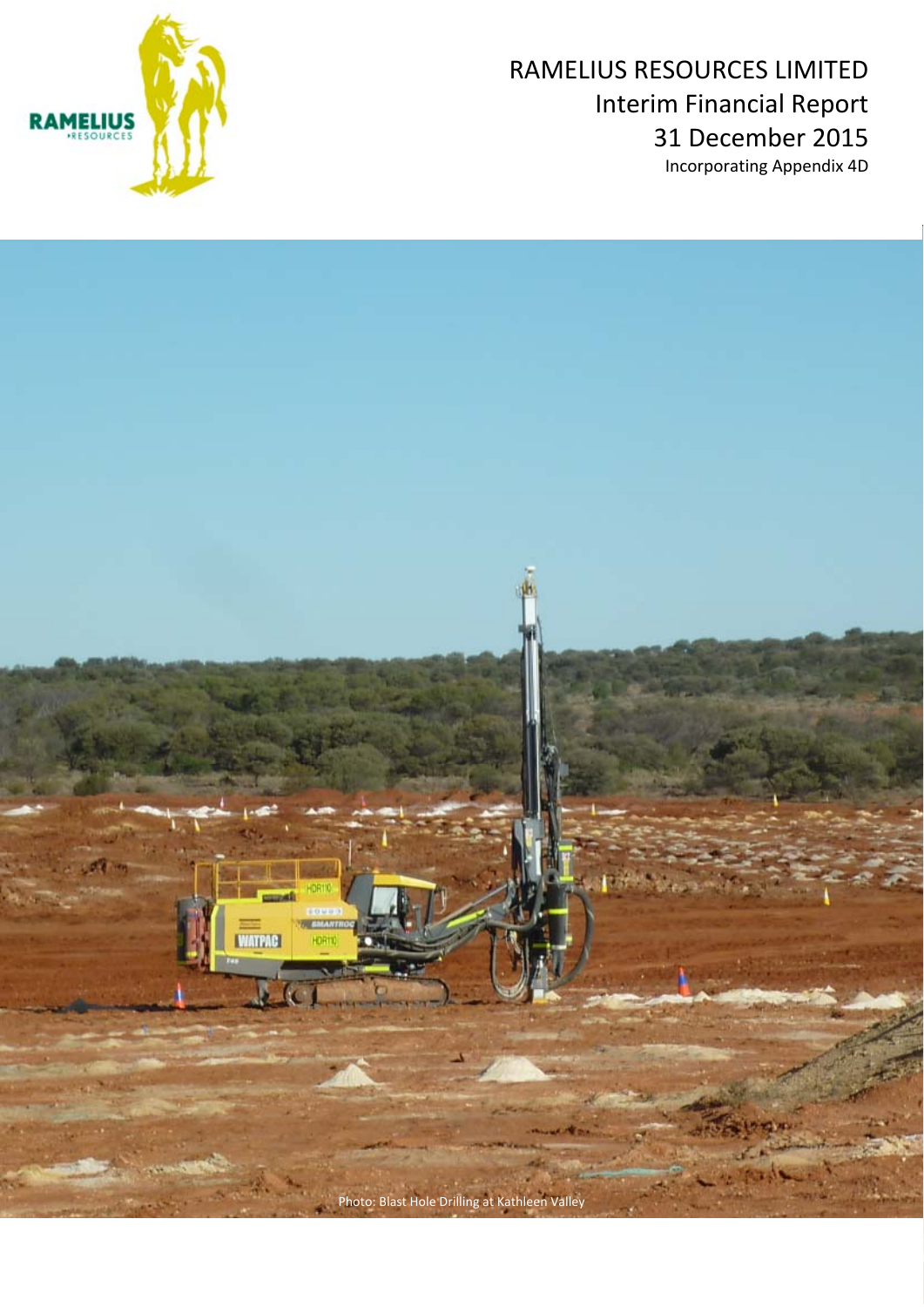## TABLE OF CONTENTS

INTERIM FINANCIAL REPORT ‐ 31 DECEMBER 2015

## **Appendix 4D**

| Results for announcement to the market         | 3  |
|------------------------------------------------|----|
| Key financial highlights                       | 4  |
|                                                |    |
| Directors report                               |    |
| Directors                                      | 5  |
| Review and results of operations               | 5  |
| Auditors independence declaration              | 9  |
|                                                |    |
| Interim financial report                       |    |
| Consolidated statement of profit or loss       | 10 |
| Consolidated statement of comprehensive income | 11 |
| Consolidated statement of financial position   | 12 |
| Consolidated statement of changes in equity    | 13 |
| Consolidated statement of cash flows           | 14 |
| Notes to the consolidated financial statements | 15 |
| Directors declaration                          | 23 |
| Auditors independent review report             | 24 |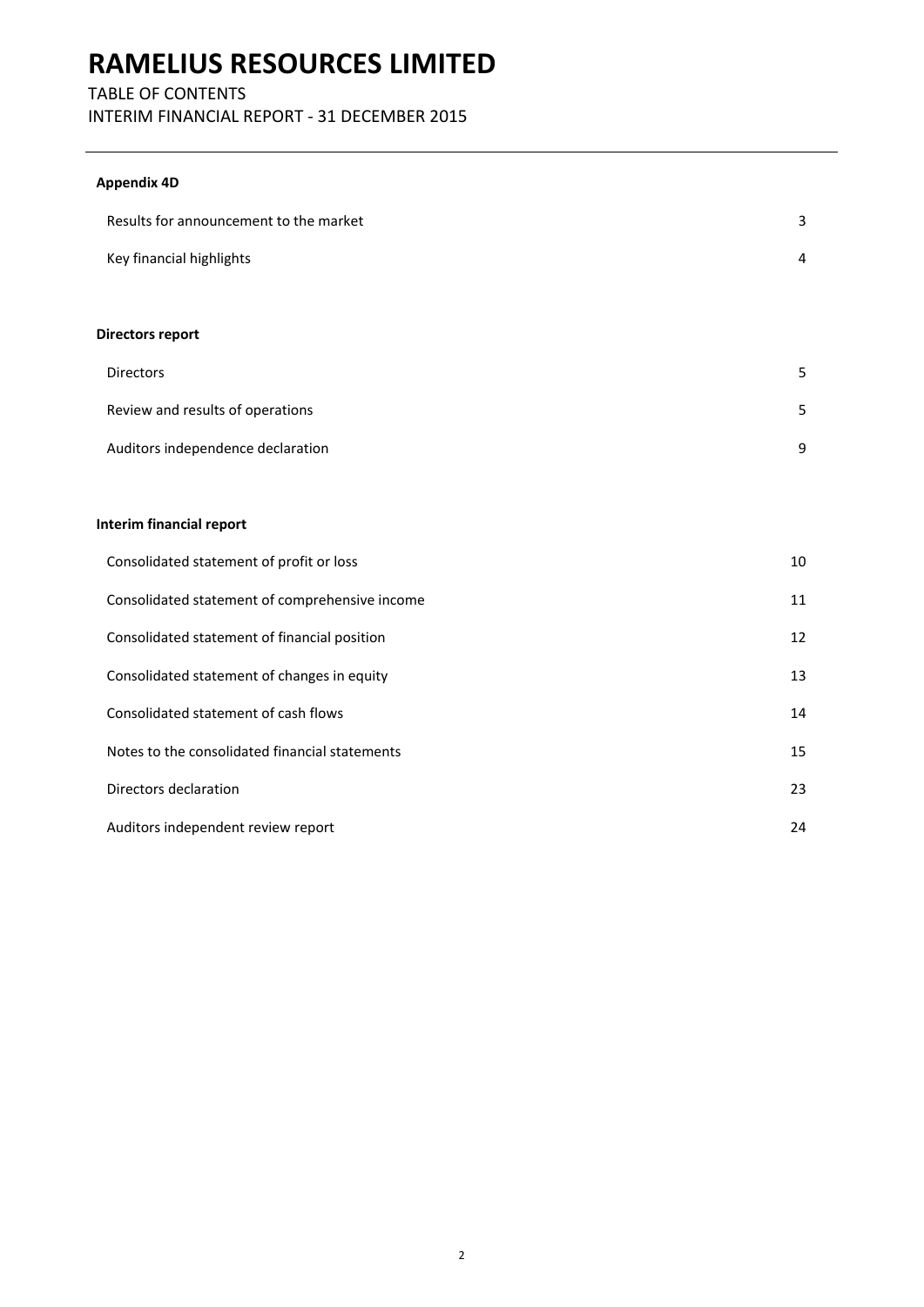APPENDIX 4D

FOR THE HALF YEAR ENDED 31 DECEMBER 2015 (RULE 4.2A)

### **Results for announcement to the market**

| ΔRN            | Previous corresponding period |
|----------------|-------------------------------|
| 51 001 717 540 | 31 December 2014              |

| <b>Consolidated</b>                                    |       | 6 months to<br>31 Dec 2015 | 6 months to<br>31 Dec 2014 | <b>Movement</b> | <b>Movement</b><br>% |
|--------------------------------------------------------|-------|----------------------------|----------------------------|-----------------|----------------------|
| Revenue from continuing activities                     | \$000 | 75,834                     | 69,023                     | 6,811           | 10                   |
| Net profit (loss) after tax                            | \$000 | 21,914                     | 3,965                      | 17,949          | 453                  |
| Net profit (loss) after tax attributable to<br>members | \$000 | 21,914                     | 3,965                      | 17,949          | 453                  |
| Net asset backing per ordinary security                |       | 0.26                       | 0.19                       | 0.07            | 37                   |

This Appendix 4D is to be read in conjunction with the 2015 Annual Report, the December 2014 Interim Financial Report and Directors' Report.

The directors do not propose to pay any dividend for the half year ended 31 December 2015.

### **Review of operations ‐ highlights**

- Fine gold production exceeded expectations in the period due to the performance of both Mt Magnet and Kathleen Valley gold projects
- Underground development at the high grade Vivien gold project progressed with 1,446 metres of total development achieved, including 847 metres in the decline
- Maiden ore reserve established at the Blackmans gold project, 30km north of Mt Magnet
- Significant bedrock gold mineralisation intersected below the existing Milky Way open pit, 3.6km from the Mt Magnet mill
- Maiden ore reserve established for Nil Desperandum and Yellow Aster North open pits at the Kathleen Valley gold project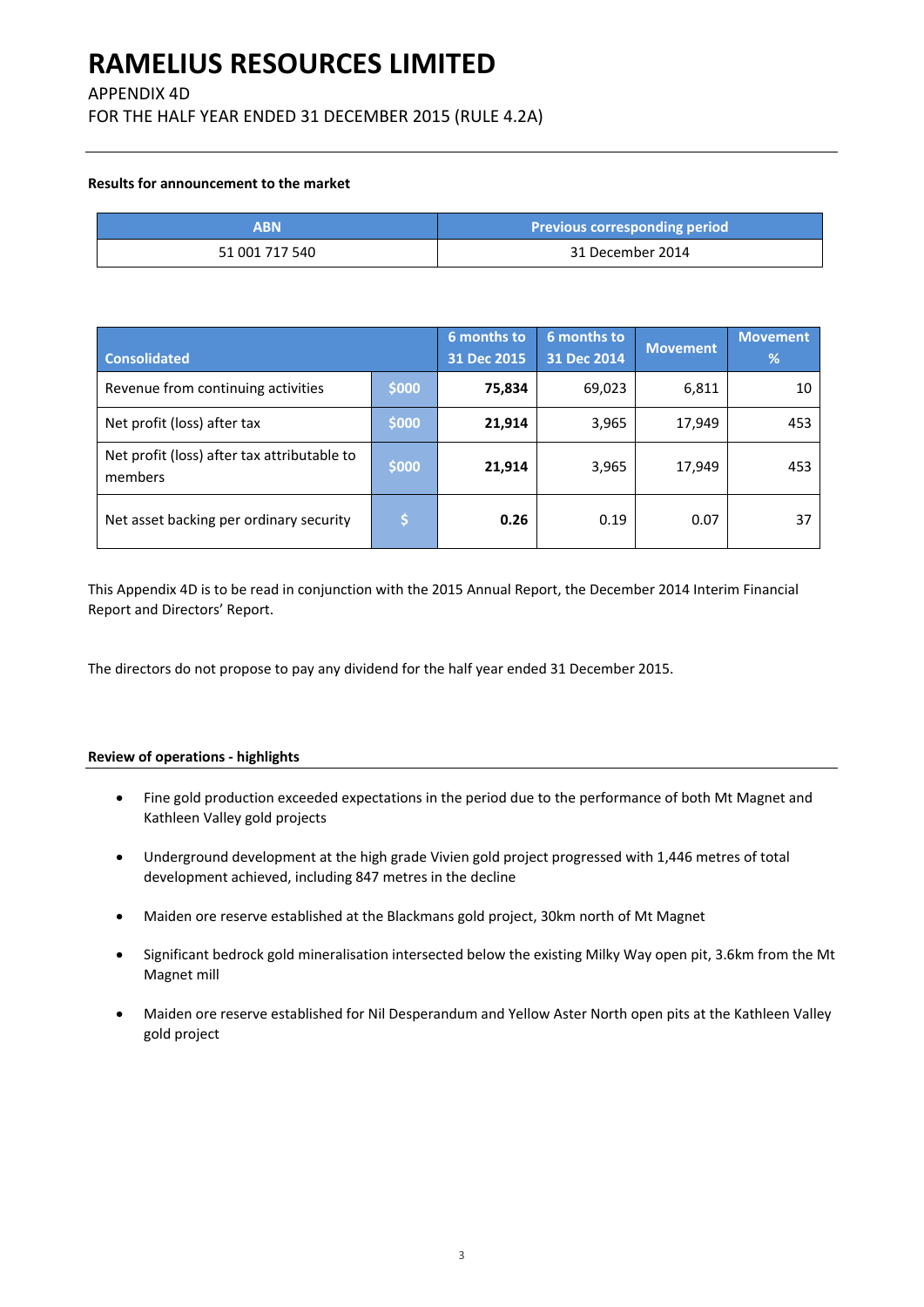## APPENDIX 4D

FOR THE HALF YEAR ENDED 31 DECEMBER 2015 (RULE 4.2A)

## **Key financial highlights**

| <b>Financial performance</b> |       | 6 months to<br>31 Dec 2015 | 6 months to<br>31 Dec 2014 | <b>Movement</b> |
|------------------------------|-------|----------------------------|----------------------------|-----------------|
| Total sales revenue          | \$000 | 75,834                     | 69,023                     | 6,811           |
| Cost of sales                | \$000 | (50, 316)                  | (61, 335)                  | 11,019          |
| Gross profit                 | \$000 | 25,518                     | 7,688                      | 17,830          |
| Net profit (loss) after tax  | \$000 | 21,914                     | 3,965                      | 17,949          |
| <b>Basic EPS</b>             | cps   | 4.6                        | 0.9                        | 3.7             |
| Dilutive EPS                 | cps   | 4.6                        | 0.9                        | 3.7             |

| <b>Cash flows</b>                   |       | 6 months to $\overline{6}$ 6 months to<br>31 Dec 2015 31 Dec 2014 |        | <b>Movement</b> |
|-------------------------------------|-------|-------------------------------------------------------------------|--------|-----------------|
| Cash flow from operating activities | \$000 | 39,420                                                            | 13,039 | 26,381          |

| <b>Financial position</b> |       | As at   | As at<br>31 Dec 2015 30 June 2015 | <b>Movement</b><br>% |
|---------------------------|-------|---------|-----------------------------------|----------------------|
| Net assets                | \$000 | 121,637 | 99,304                            | 22                   |
| Cash balance              | \$000 | 35,232  | 32,425                            | 9                    |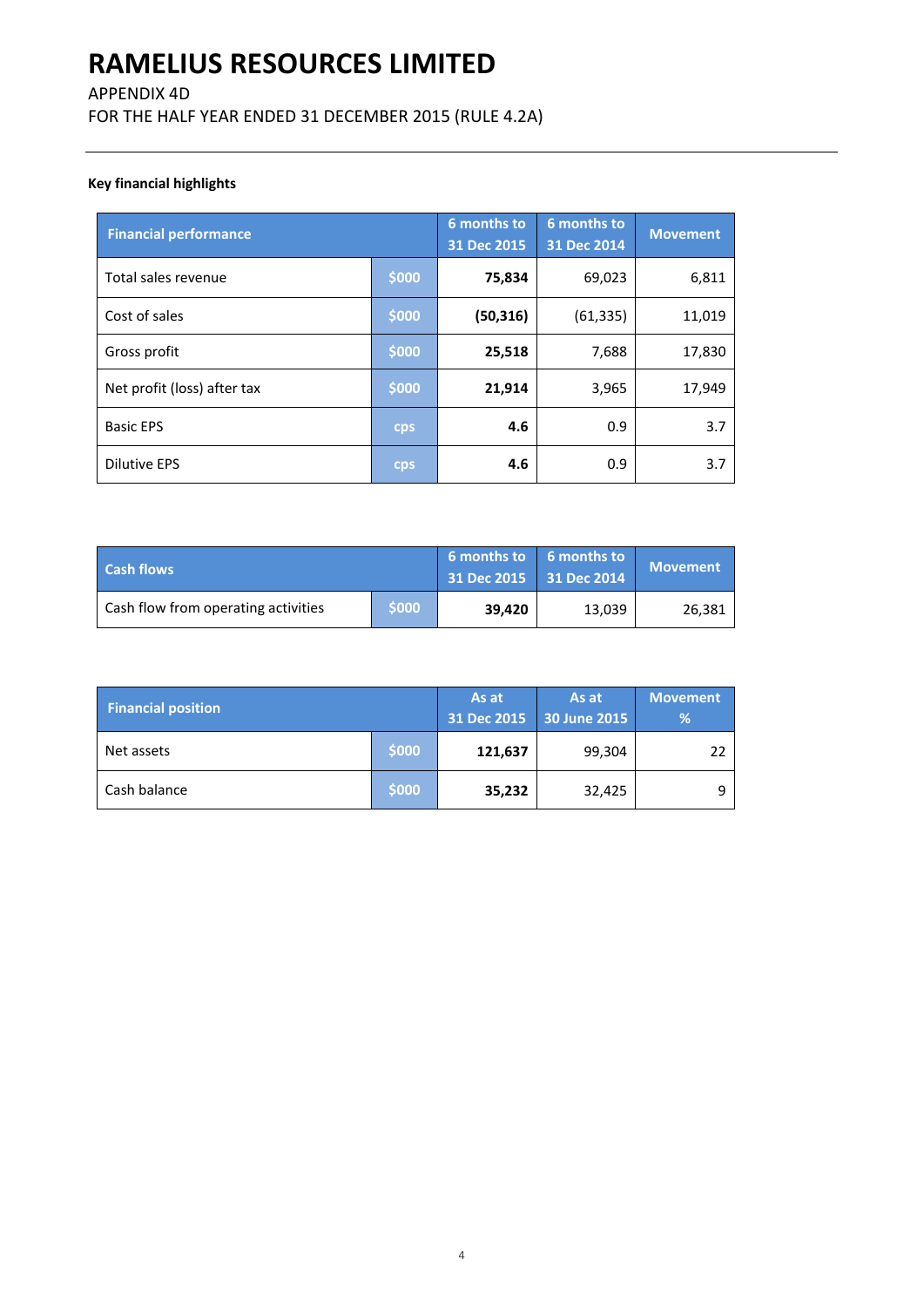## DIRECTORS' REPORT

FOR THE HALF YEAR ENDED 31 DECEMBER 2015

Your directors present their report on the consolidated entity consisting of Ramelius Resources Limited and its controlled entities for the half year ended 31 December 2015 and the auditor's independent review report thereon.

## **Directors**

The directors of Ramelius Resources Limited (Ramelius or Company) at any time during or since the end of the half year are:

**Robert Michael Kennedy** Independent Non‐Executive Chairman

**Mark William Zeptner** (appointed Managing Director effective 1 July 2015) Managing Director

**Kevin James Lines**  Independent Non‐Executive Director

**Michael Andrew Bohm**

Independent Non‐Executive Director

## **Review and results of operations**

### **Financial**

Sales revenue for the half year ended 31 December 2015 increased by 10% to \$75.8M compared to \$69.0M reported in the previous corresponding period, mainly due to:

- an increase in the average realised gold price
- greater gold production ounces sold
- offset in part by lower silver sales and lower milling revenue



### Sales Revenue (\$M)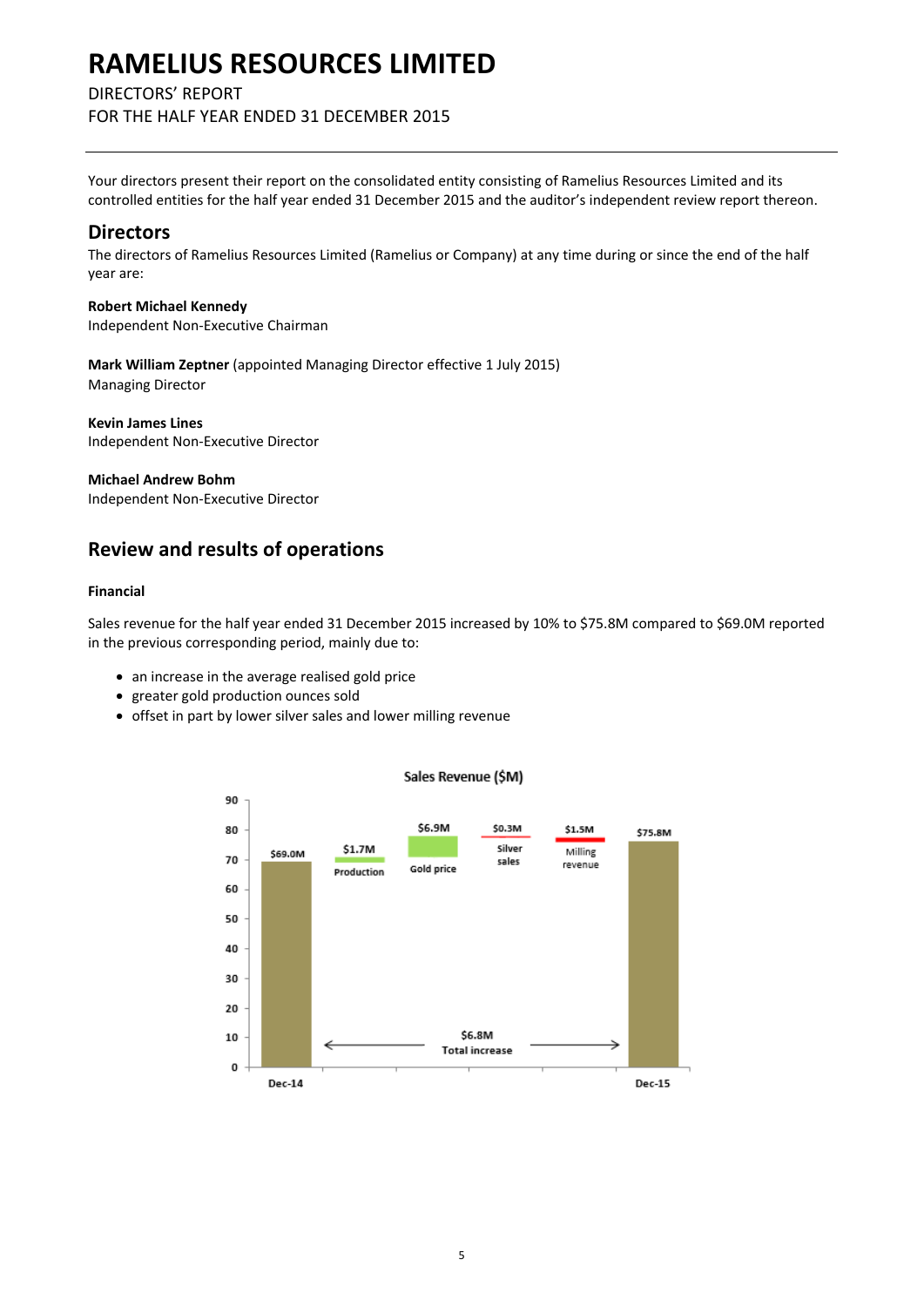DIRECTORS' REPORT

FOR THE HALF YEAR ENDED 31 DECEMBER 2015

## **Gross profit (loss)**

Gross profit for the half year ended 31 December 2015 was \$25.5M, up from the previous corresponding period gross profit of \$7.7M as follows.

| <b>Gross profit (loss)</b>          |       | <b>Dec-15</b> | <b>Dec-14</b> | <b>Movement</b> |
|-------------------------------------|-------|---------------|---------------|-----------------|
| Sales revenue                       | \$M   | 75.8          | 69.0          | 6.8             |
| Cash cost of production             | \$M   | (40.9)        | (46.0)        | 5.1             |
| <b>Cash effect</b>                  | \$M\$ | 34.9          | 23.0          | 11.9            |
| Amortisation and depreciation       | \$M   | (16.9)        | (12.9)        | (4.0)           |
| Inventory movements and write-downs | \$M   | 7.5           | (2.4)         | 9.9             |
| <b>Gross profit (loss)</b>          | \$M\$ | 25.5          | 7.7           | 17.8            |

### **Profit (loss)**

A profit after income tax was recorded for the half year ended 31 December 2015 of \$21.9M, compared to a profit of \$4.0M in the previous corresponding period.

### **Operations report**

Mining activity in the period focused on Mt Magnet, Kathleen Valley and Vivien gold projects in Western Australia. Mining at Mt Magnet continued at the Perseverance open pit as the Company successfully transitioned from the Saturn and Mars open pits which were both completed during the period. Ore mining commenced at Kathleen Valley during the period at the Mossbecker open pit whilst pre-strip mining activity commenced at the Yellow Aster open pit. Capital development commenced at the Vivien gold underground project and advanced strongly during the period. The Burbanks treatment plant was on care and maintenance in the period.

Total fine gold production totalled 51,430 ounces compared to 46,776 ounces in the previous corresponding period.

Total All‐In Sustaining Cost (AISC) of production averaged \$1,185 per ounce for the calendar year which was below the average realised gold price of \$1,560 per ounce over the same period.



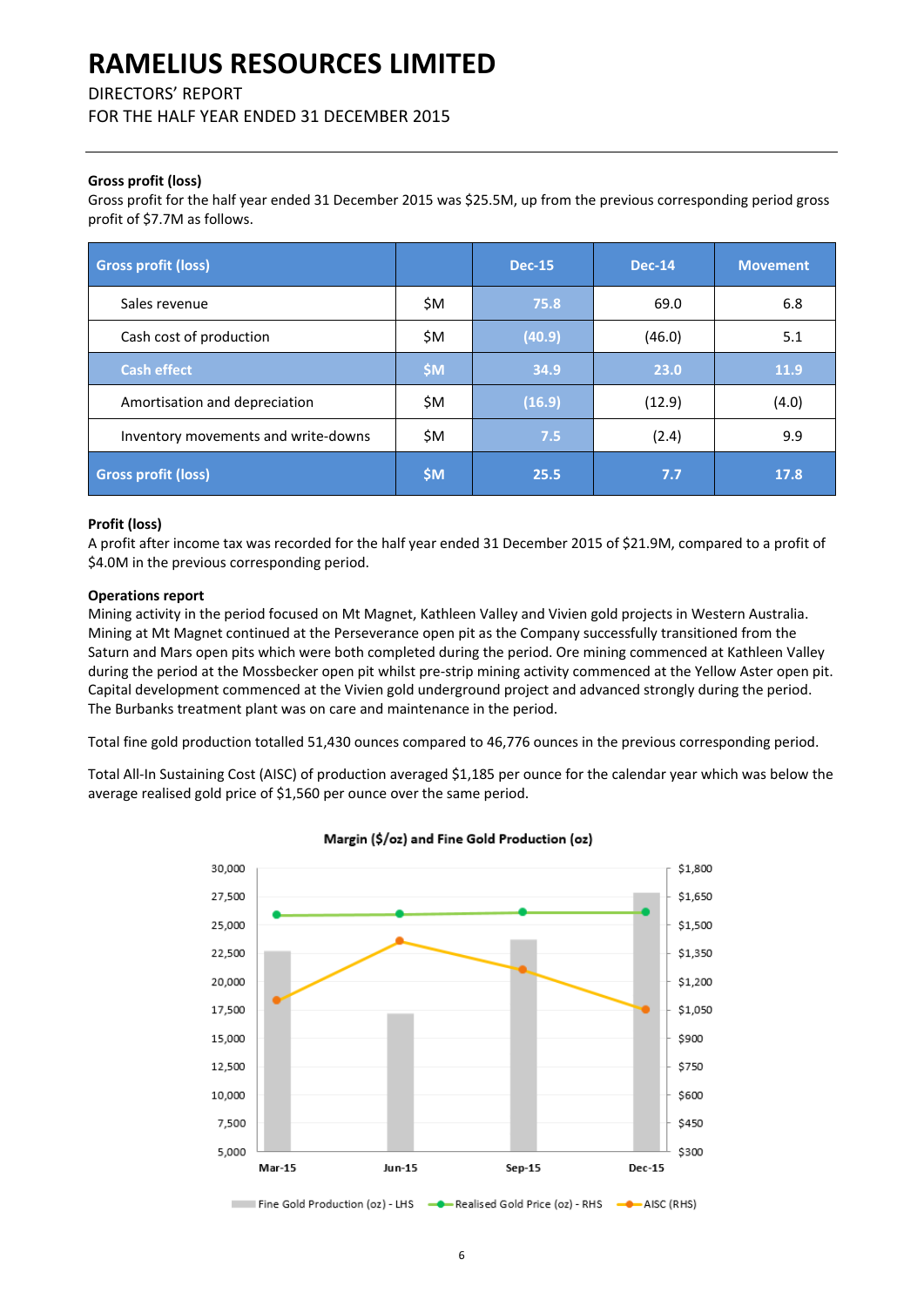DIRECTORS' REPORT

FOR THE HALF YEAR ENDED 31 DECEMBER 2015

### **Exploration and project development operations report**

### **Blackmans (WA)**

The Blackmans gold project is located 30km north of Mt Magnet, in Western Australia. A maiden Ore Reserve was released in the period and significant progress was made in submitting and obtaining necessary mining approvals.

### **Milky Way (WA)**

The Milky Way gold project is located 3.6km southwest of the Checkers Mill at Mt Magnet. Drill programmes were conducted during the period and returned highly encouraging results. Gold mineralisation remains open to the south and down dip and infill resource definition drilling and deeper exploration drilling is continuing.

### **Tanami Joint Venture Gold Project (NT) ‐ Ramelius 85%**

Ramelius met its earn in expenditure commitment in the period and thus acquired an 85% interest in the Tanami Joint Venture from Tychean Resources Limited (ASX: TYK). Tychean retains a free carried 15% interest in the Joint Venture through to any decision to mine.

Ramelius drilled seven holes in the period which encountered anomalous gold in assay samples and confirmed prospectivity of a wider Suplejack target.

Three Exploration Licences were granted in the period. Work progressed on submitting a Mine Management Plan to the Northern Territory Department of Mines and Energy and liaising with the Central Land Council to allow reconnaissance exploration to proceed during the 2016 field season.

### **Condobolin JV (NSW) ‐ Ramelius earning 80%**

No significant gold results (>1.0 g/t Au) were returned from a small 639m programme of three RC holes designed to test a series of chargeable induced polarization anomalies.

### **Cavanaghs JV (WA) ‐ Ramelius earning 70%**

Ramelius drilled one angled RC hole into a strongly conductive electro-magnetic anomaly but failed to intersect any anomalous nickel sulphides (>0.1% Ni). An 8m thick graphitic shale unit adequately explained the source of the conductive anomaly. No significant nickel or copper sulphide results (>0.1% Ni or Cu) were returned from a second RC hole for 72m drilled into the Cavanaghs differentiated mafic sill complex, located immediately west of the Company's gold mining operations at Mt Magnet.

### **Tomalla Option (NSW) ‐ Withdrawn from Option to acquire 80%**

No significant (>0.5g/t Au) mineralisation was returned from the diamond drilling into the Tomalla project in the period. The property has been returned to the vendor.

### **Corporate**

The A\$10,000,000 financing facility secured with the Commonwealth Bank of Australia (CBA) in June 2015 remained undrawn in the period.

Ramelius continued to deliver gold into its forward sales program during the period and at 31 December 2015, held forward sales contracts for 63,705 ounces of gold at an average price of \$1,570 per ounce deliverable up to March 2017.

## **Rounding of amounts**

The Company is of a kind referred to in Class Order 98/100, issued by the Australian Securities and Investment Commission, relating to 'rounding off' of amounts in the directors report and financial report. Amounts in the Directors' Report and financial report have been rounded off to the nearest thousand dollars in accordance with that Class Order.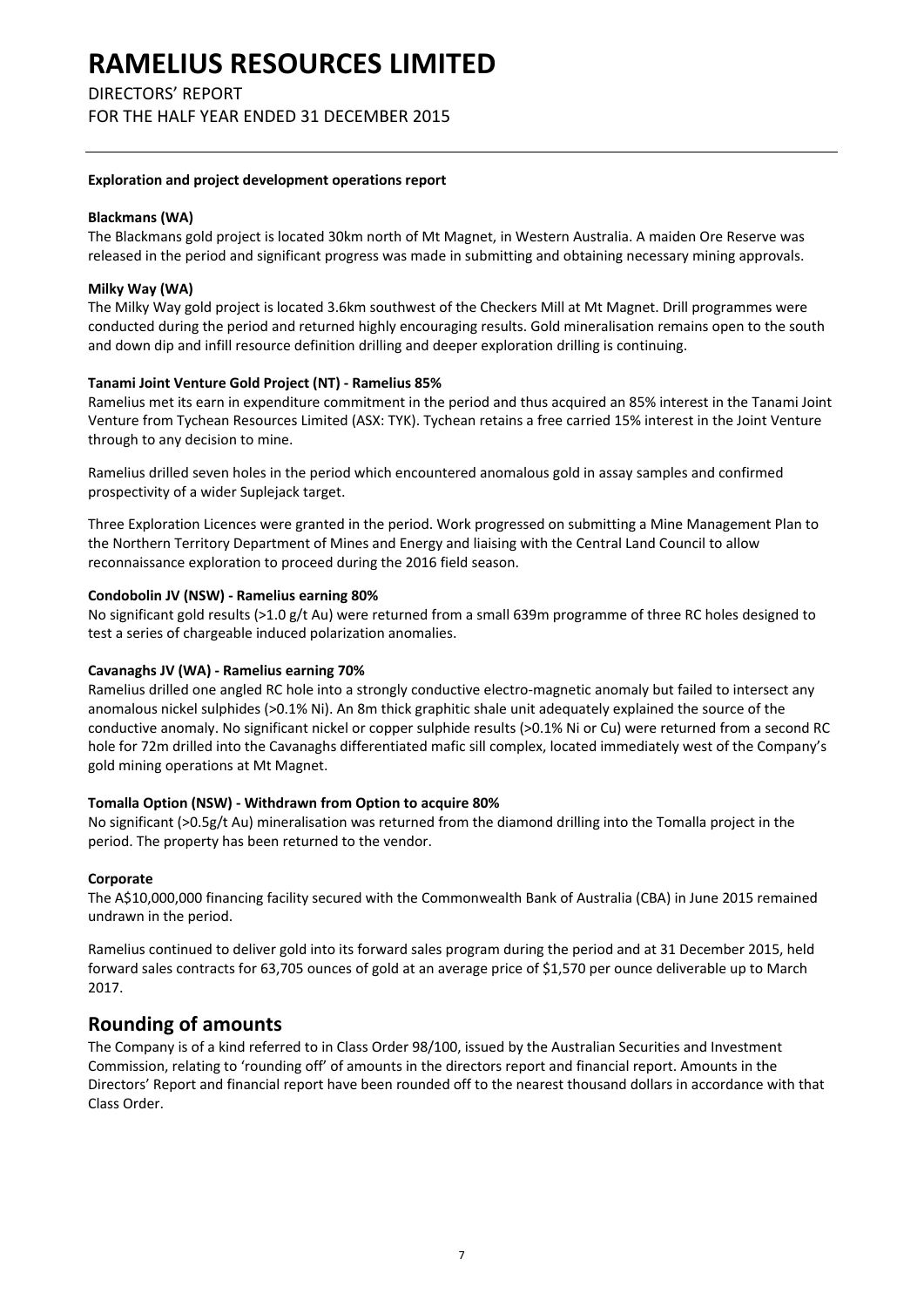**DIRECTORS' REPORT** 

FOR THE HALF YEAR ENDED 31 DECEMBER 2015

## Auditors independence declaration

Section 307C of the Corporations Act 2001 requires the Company's auditors, Grant Thornton - South Australian Partnership, to provide the directors of Ramelius with an Independence Declaration in relation to the review of the half year financial report. The Independence Declaration is set out on the following page and forms part of this Directors' Report.

The Directors' Report is signed in accordance with a resolution of the directors.

Robert Michael Kennedy Chairman Adelaide 18 February 2016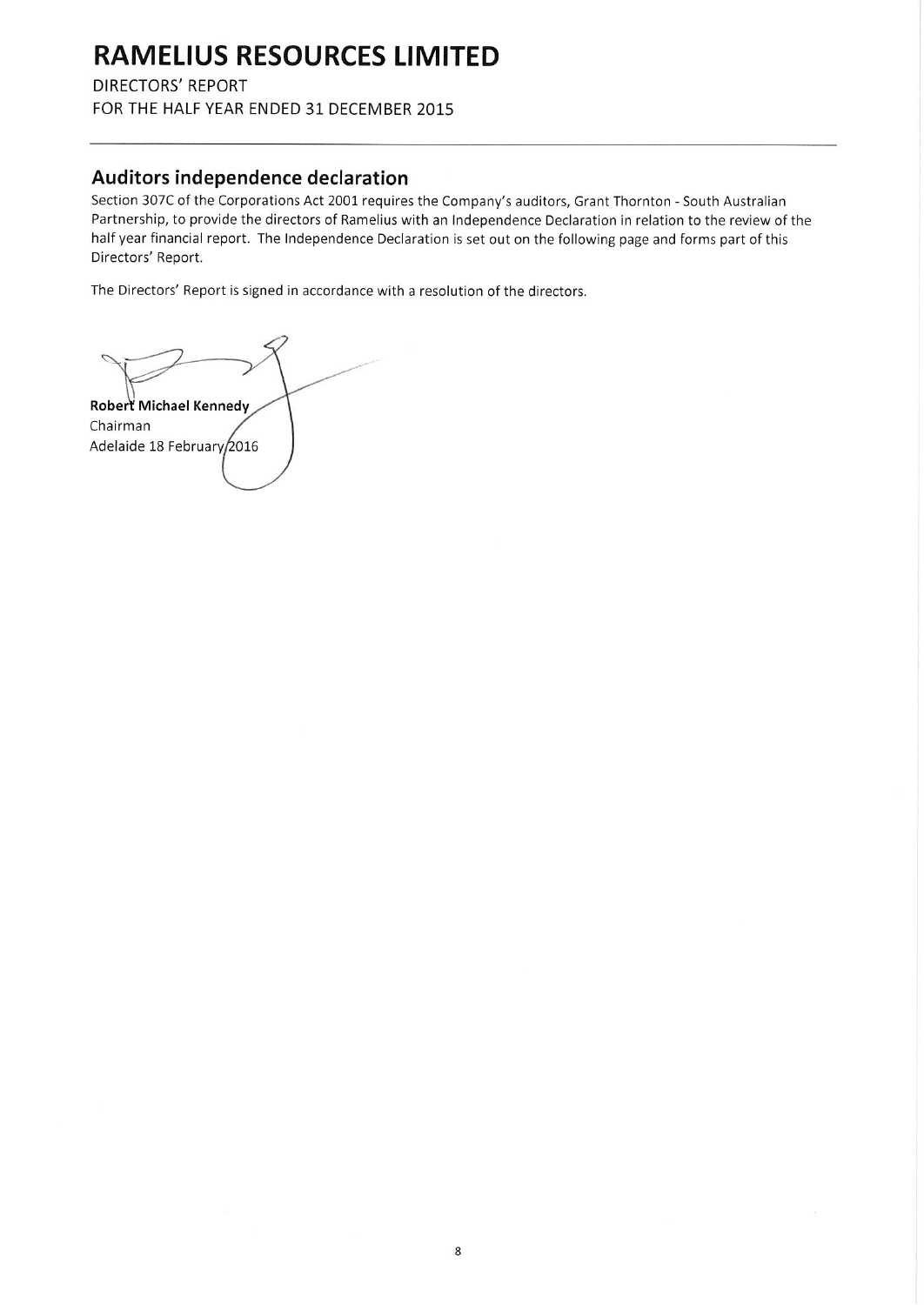

Level 1, 67 Greenhill Rd Wayville SA 5034

Correspondence to: GPO Box 1270 Adelaide SA 5001

**T** 61 8 8372 6666 **F** 61 8 8372 6677 **E** info.sa@au.gt.com **W** www.grantthornton.com.au

## AUDITOR'S INDEPENDENCE DECLARATION TO THE DIRECTORS OF RAMELIUS RESOURCES LIMITED

In accordance with the requirements of section 307C of the Corporations Act 2001, as lead auditor for the review of Ramelius Resources Limited for the half-year ended 31 December 2015, I declare that, to the best of my knowledge and belief, there have been:

- a No contraventions of the auditor independence requirements of the Corporations Act 2001 in relation to the review; and
- b No contraventions of any applicable code of professional conduct in relation to the review.

Thornton, rant

GRANT THORNTON South Australian Partnership Chartered Accountants

J L Humphrey Partner

Adelaide, 18 February 2016

Grant Thornton South Australian Partnership ABN 27 244 906 724 a subsidiary or related entity of Grant Thornton Australia Ltd ABN 41 127 556 389

'Grant Thornton' refers to the brand under which the Grant Thornton member firms provide assurance, tax and advisory services to their clients and/or refers to one or more member firms, as the context requires. Grant Thornton Australia Ltd is a member firm of Grant Thornton International Ltd (GTIL). GTIL and the member firms are not a worldwide partnership. GTIL and each member firm<br>is a separate legal entity. S are not liable for one another's acts or omissions. In the Australian context only, the use of the term 'Grant Thornton' may refer to Grant Thornton Australia Limited ABN 41 127 556 389 and its<br>Australian subsidiaries and

Liability limited by a scheme approved under Professional Standards Legislation. Liability is limited in those States where a current scheme applies.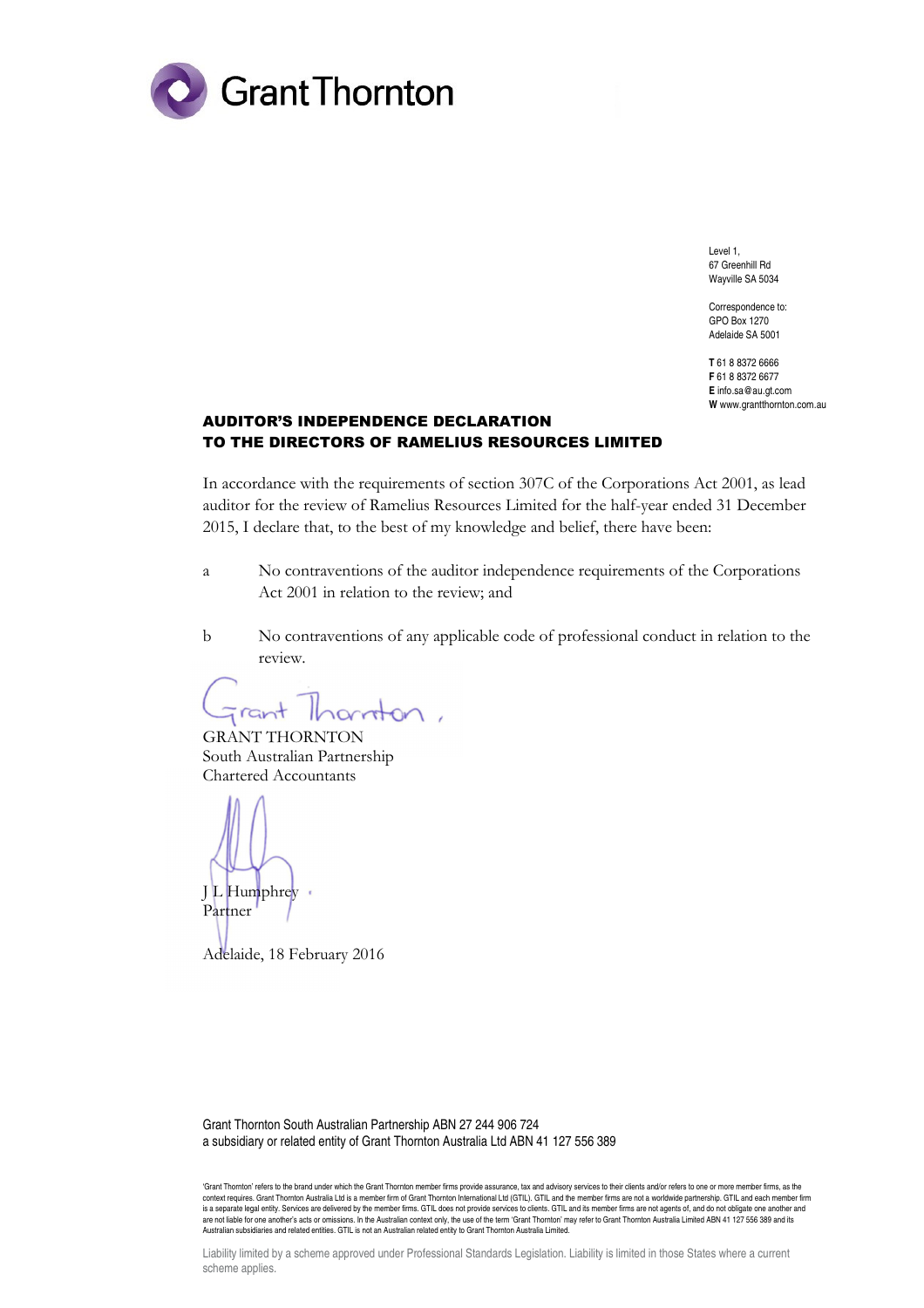CONSOLIDATED STATEMENT OF PROFIT OR LOSS

FOR THE HALF YEAR ENDED 31 DECEMBER 2015

|                                                                |             | <b>Consolidated</b> |           |
|----------------------------------------------------------------|-------------|---------------------|-----------|
|                                                                |             | <b>Dec 2015</b>     | Dec 2014  |
|                                                                | <b>Note</b> | \$000               | \$000     |
|                                                                |             |                     |           |
| Sales revenue                                                  | 4(a)        | 75,834              | 69,023    |
| Cost of production                                             | 4(b)        | (50, 316)           | (61, 335) |
| Gross profit (loss)                                            |             | 25,518              | 7,688     |
|                                                                |             |                     |           |
| Other income                                                   | 4(c)        | 6,302               | 3         |
| Other expenses                                                 | 4(d)        | (2,942)             | (1, 733)  |
| Operating profit (loss) before interest income & finance costs |             | 28,878              | 5,958     |
|                                                                |             |                     |           |
| Interest income                                                | 4(e)        | 304                 | 199       |
| Finance costs                                                  | 4(e)        | (453)               | (404)     |
| Profit (loss) before income tax                                |             | 28,729              | 5,753     |
| Income tax expense                                             | 5           | (6, 815)            | (1,788)   |
| Profit (loss) after income tax                                 |             | 21,914              | 3,965     |
|                                                                |             |                     |           |

| Earnings per share         | cents | cents |
|----------------------------|-------|-------|
| Basic earnings per share   | 4.6   | 0.9   |
| Diluted earnings per share | 4.6   | 0.9   |

The above consolidated statement of profit and loss should be read in conjunction with the accompanying notes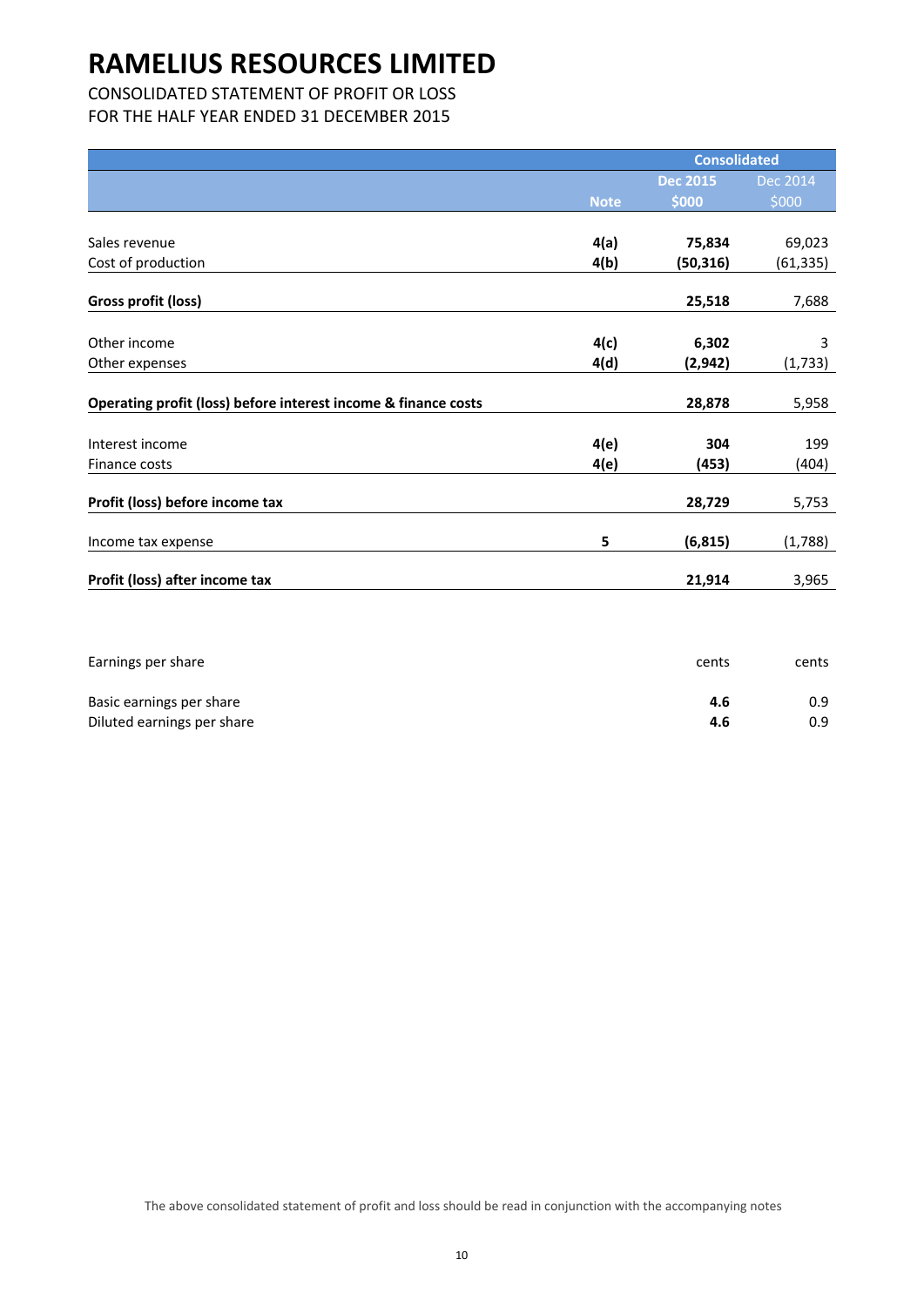## CONSOLIDATED STATEMENT OF COMPREHENSIVE INCOME

FOR THE HALF YEAR ENDED 31 DECEMBER 2015

|                                                   | <b>Consolidated</b> |          |  |
|---------------------------------------------------|---------------------|----------|--|
|                                                   | <b>Dec 2015</b>     | Dec 2014 |  |
|                                                   | \$000               | \$000    |  |
| Profit (loss) after income tax                    | 21,914              | 3,965    |  |
| Other comprehensive income, net of tax            |                     |          |  |
| Items that may be reclassified to profit or loss  |                     |          |  |
| Change in fair value of available-for-sale assets | (144)               |          |  |
| Foreign currency translation                      |                     | 1        |  |
| Other comprehensive income, net of tax            | (144)               |          |  |
| <b>Total comprehensive income</b>                 | 21,770              | 3,966    |  |

The above consolidated statement of comprehensive income should be read in conjunction with the accompanying notes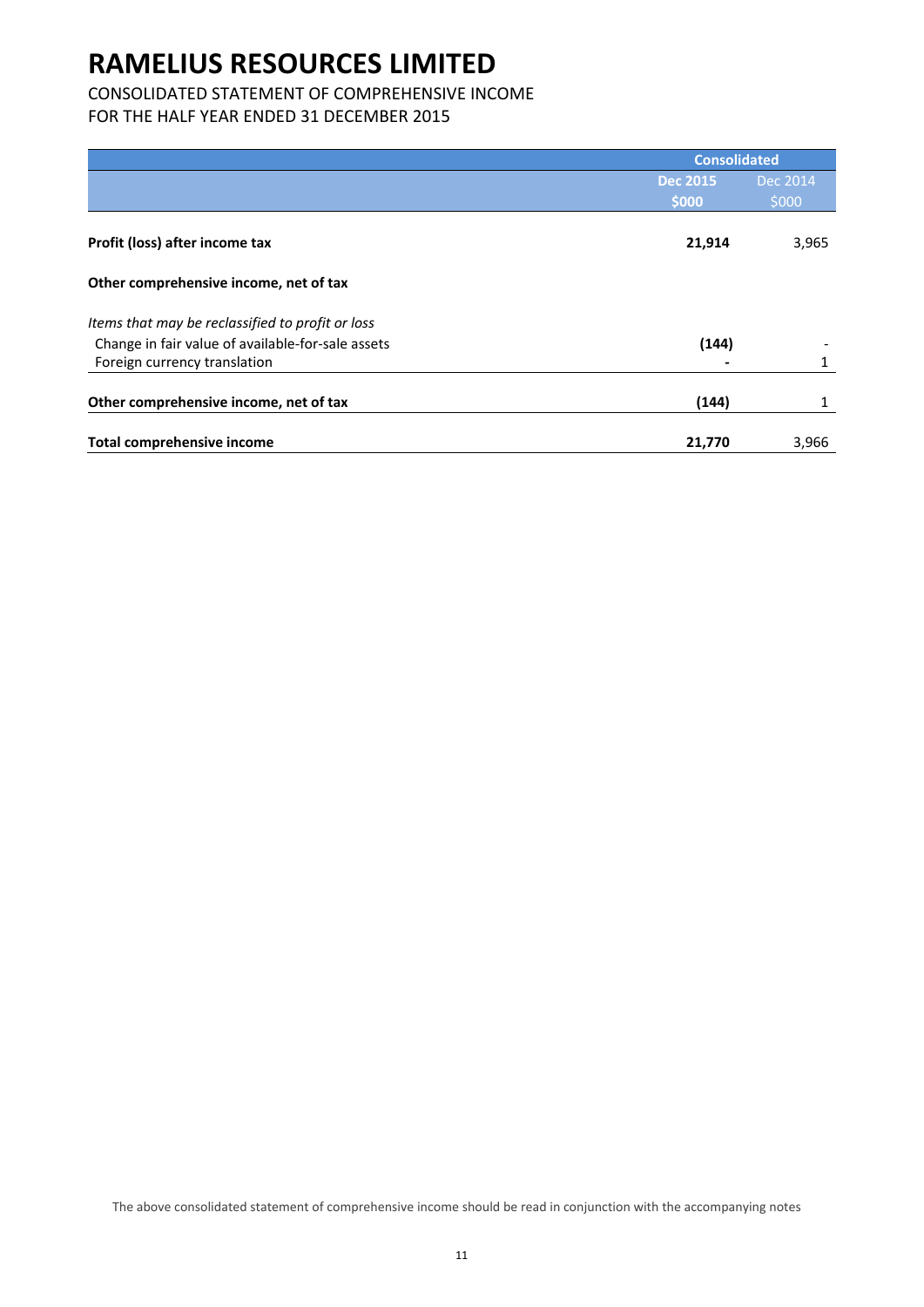CONSOLIDATED STATEMENT OF FINANCIAL POSITION

AS AT 31 DECEMBER 2015

|                                        |                         | <b>Consolidated</b> |                 |
|----------------------------------------|-------------------------|---------------------|-----------------|
|                                        |                         | <b>Dec 2015</b>     | <b>Jun 2015</b> |
|                                        | <b>Note</b>             | \$000               | \$000           |
|                                        |                         |                     |                 |
| <b>Current assets</b>                  |                         |                     |                 |
| Cash and cash equivalents              |                         | 35,232              | 32,425          |
| Trade and other receivables            |                         | 1,591               | 3,893           |
| Inventories                            | 6                       | 15,432              | 8,403           |
| Derivative financial instruments       | 7                       | 5,094               | 1,078           |
| Other current assets                   |                         | 733                 | 744             |
| <b>Total current assets</b>            |                         | 58,082              | 46,543          |
|                                        |                         |                     |                 |
| <b>Non-current assets</b>              |                         |                     |                 |
| Trade and other receivables            |                         | 514                 |                 |
| Available-for-sale financial assets    | $\overline{\mathbf{z}}$ | 88                  | 293             |
| Property, plant and equipment          | 8                       | 25,543              | 25,883          |
| Development assets                     | 9                       | 66,814              | 46,607          |
| Intangible assets                      |                         | 121                 | 191             |
| Exploration and evaluation expenditure | 10                      | 9,507               | 7,734           |
| Derivative financial instruments       | 7                       | 797                 | 103             |
| Deferred tax assets                    |                         | 28,984              | 29,799          |
|                                        |                         |                     |                 |
| <b>Total non-current assets</b>        |                         | 132,368             | 110,610         |
|                                        |                         |                     |                 |
| <b>Total assets</b>                    |                         | 190,450             | 157,153         |
| <b>Current liabilities</b>             |                         |                     |                 |
| Trade and other payables               |                         |                     |                 |
|                                        | 11                      | 22,932<br>425       | 17,515<br>1,062 |
| <b>Borrowings</b><br>Provisions        |                         | 3,194               |                 |
|                                        |                         |                     | 2,074           |
| <b>Total current liabilities</b>       |                         | 26,551              | 20,651          |
|                                        |                         |                     |                 |
| <b>Non-current liabilities</b>         |                         |                     |                 |
| Provisions                             |                         | 23,849              | 24,552          |
| Derivative financial instruments       | $\overline{\mathbf{z}}$ |                     | 170             |
| Deferred tax liabilities               |                         | 18,413              | 12,476          |
|                                        |                         |                     |                 |
| <b>Total non-current liabilities</b>   |                         | 42,262              | 37,198          |
|                                        |                         |                     |                 |
| <b>Total liabilities</b>               |                         | 68,813              | 57,849          |
| <b>Net assets</b>                      |                         | 121,637             | 99,304          |
|                                        |                         |                     |                 |
| <b>Equity</b>                          |                         |                     |                 |
| Share capital                          | 12                      | 124,782             | 124,251         |
| Reserves                               |                         | 2,974               | 3,086           |
| <b>Retained losses</b>                 |                         | (6, 119)            | (28, 033)       |
|                                        |                         |                     |                 |
| <b>Total equity</b>                    |                         | 121,637             | 99,304          |

The above consolidated statement of financial position should be read in conjunction with the accompanying notes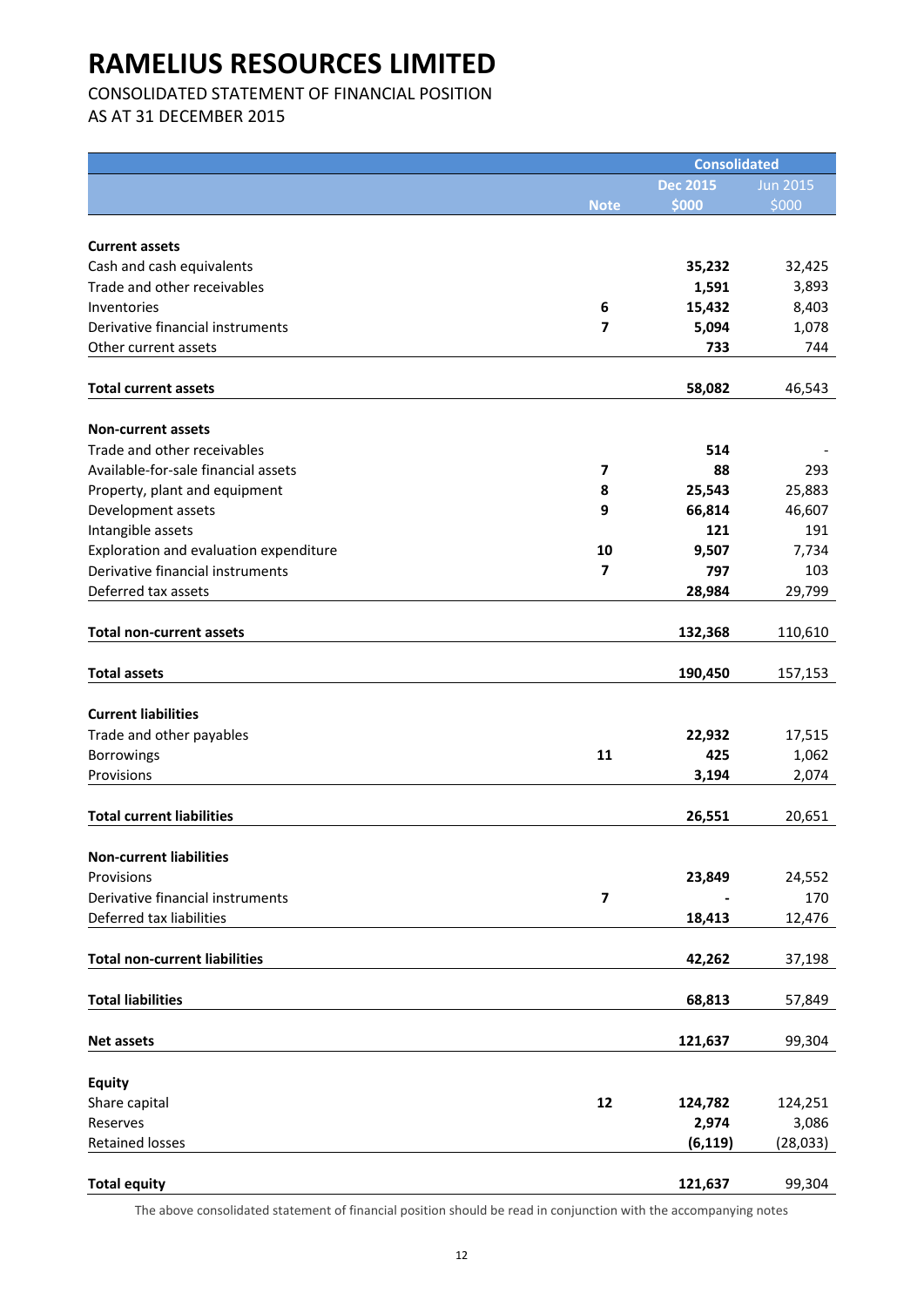## CONSOLIDATED STATEMENT OF CHANGES IN EQUITY FOR THE HALF YEAR ENDED 31 DECEMBER 2015

|                                 |                              |                    |                          | <b>Consolidated</b>      |                          |                          |              |
|---------------------------------|------------------------------|--------------------|--------------------------|--------------------------|--------------------------|--------------------------|--------------|
|                                 |                              | <b>Share-based</b> | <b>Available</b>         | <b>Forex</b>             | <b>Asset</b>             |                          |              |
|                                 | <b>Share</b>                 | payment            | -for-sale                | translation              | revaluation              | <b>Retained</b>          |              |
|                                 | capital                      | reserve            | reserve                  | reserve                  | reserve                  | <b>losses</b>            | <b>Total</b> |
|                                 | \$000                        | \$000              | \$000                    | \$000                    | \$000                    | \$000                    | \$000        |
|                                 |                              |                    |                          |                          |                          |                          |              |
| Balance 1 July 2014             | 118,743                      | 2,321              |                          | (133)                    | 634                      | (44, 101)                | 77,464       |
|                                 |                              |                    |                          |                          |                          |                          |              |
| Profit (loss) for the period    |                              |                    |                          | $\overline{\phantom{a}}$ |                          | 3,965                    | 3,965        |
| Other comprehensive income      |                              |                    |                          | 1                        |                          |                          | $\mathbf{1}$ |
|                                 |                              |                    |                          |                          |                          |                          |              |
| Total comprehensive income      |                              |                    | $\overline{\phantom{a}}$ | $\mathbf{1}$             | $\overline{\phantom{m}}$ | 3,965                    | 3,966        |
| Transactions with owners in     |                              |                    |                          |                          |                          |                          |              |
| their capacity as owners:       |                              |                    |                          |                          |                          |                          |              |
| Share capital                   | 5,684                        |                    |                          |                          |                          |                          | 5,684        |
| Transaction costs net of tax    | (191)                        |                    |                          |                          |                          |                          | (191)        |
| Share based payments            |                              | 154                |                          |                          |                          | $\overline{\phantom{0}}$ | 154          |
|                                 |                              |                    |                          |                          |                          |                          |              |
| Balance 31 December 2014        | 124,236                      | 2,475              |                          | (132)                    | 634                      | (40, 136)                | 87,077       |
|                                 |                              |                    |                          |                          |                          |                          |              |
| Balance 1 July 2015             | 124,251                      | 2,545              | (93)                     | $\overline{a}$           | 634                      | (28, 033)                | 99,304       |
|                                 |                              |                    |                          |                          |                          |                          |              |
| Profit (loss) for the period    |                              |                    |                          |                          | $\blacksquare$           | 21,914                   | 21,914       |
| Other comprehensive income      |                              |                    | (144)                    |                          | $\blacksquare$           |                          | (144)        |
|                                 |                              |                    |                          |                          |                          |                          |              |
| Total comprehensive income      |                              |                    | (144)                    |                          | $\blacksquare$           | 21,914                   | 21,770       |
| Transactions with owners in     |                              |                    |                          |                          |                          |                          |              |
| their capacity as owners:       |                              |                    |                          |                          |                          |                          |              |
| Share capital                   | 534                          |                    |                          |                          |                          |                          | 534          |
| Transaction costs net of tax    | (3)                          |                    |                          |                          |                          |                          | (3)          |
| Share based payments            | $\qquad \qquad \blacksquare$ | 32                 | $\overline{\phantom{0}}$ |                          |                          |                          | 32           |
|                                 |                              |                    |                          |                          |                          |                          |              |
| <b>Balance 31 December 2015</b> | 124,782                      | 2,577              | (237)                    |                          | 634                      | (6, 119)                 | 121,637      |

The above consolidated statement of changes in equity should be read in conjunction with the accompanying notes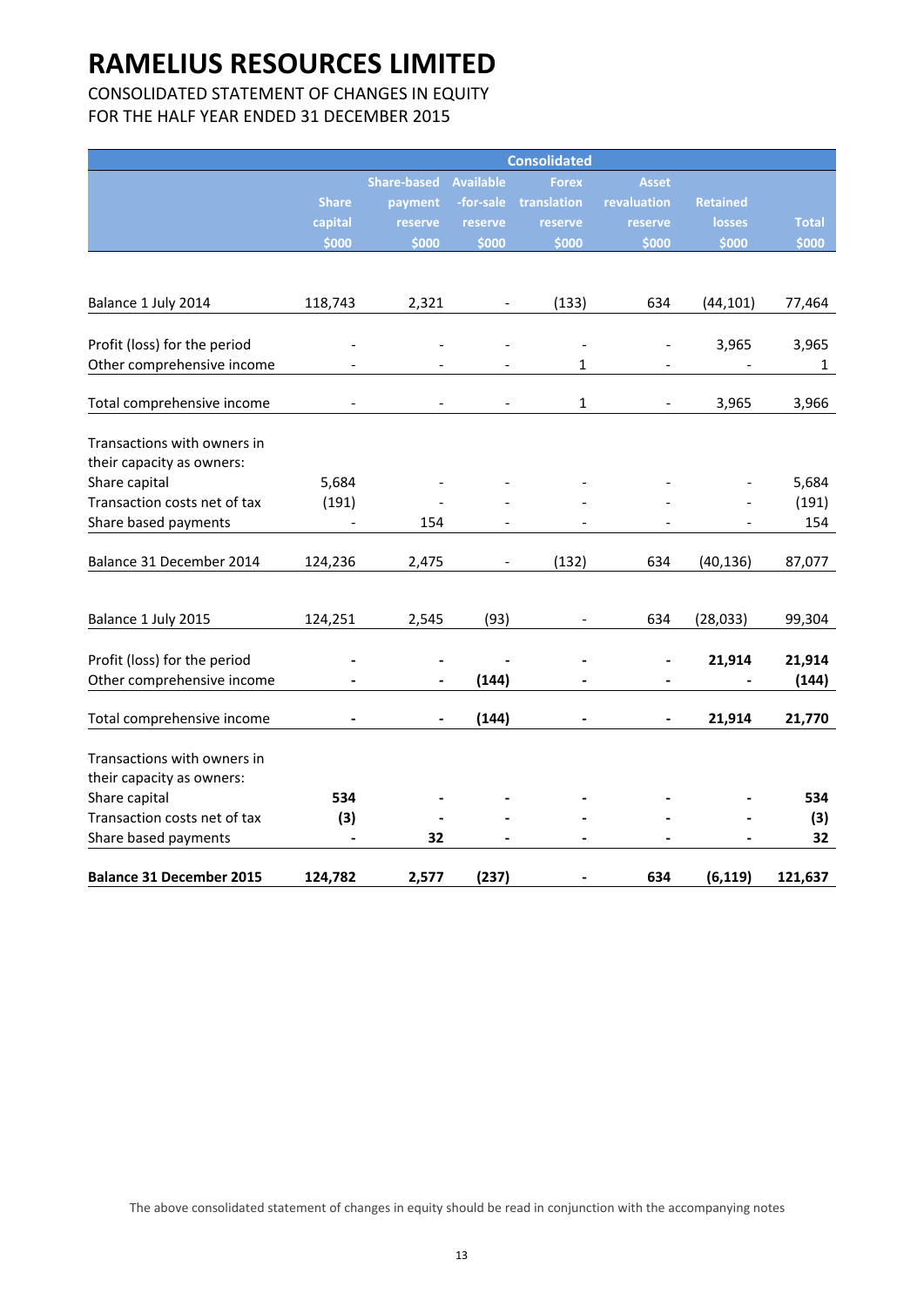## CONSOLIDATED STATEMENT OF CASH FLOWS

FOR THE HALF YEAR ENDED 31 DECEMBER 2015

|                                                                   | <b>Consolidated</b> |                 |
|-------------------------------------------------------------------|---------------------|-----------------|
|                                                                   | <b>Dec 2015</b>     | <b>Dec 2014</b> |
|                                                                   | \$000               | \$000           |
|                                                                   |                     |                 |
| Cash flows from operating activities                              |                     |                 |
| Receipts from operations                                          | 79,969              | 62,230          |
| Payments to suppliers and employees                               | (40, 783)           | (49, 366)       |
| Interest received                                                 | 303                 | 245             |
| Finance costs                                                     | (69)                | (70)            |
| Net cash provided by (used in) operating activities               | 39,420              | 13,039          |
|                                                                   |                     |                 |
| Cash flows from investing activities<br>Payments for derivatives  | (186)               | (141)           |
| Payments for property, plant, equipment                           | (3,092)             | (413)           |
| Proceeds from sale of property, plant and equipment               |                     | 2               |
| Payments for development                                          | (30, 940)           | (4, 675)        |
| Payment for site rehabilitation and demobilisation                | (37)                | (24)            |
| Payments for mining tenements and exploration                     | (2, 253)            | (6, 161)        |
|                                                                   |                     |                 |
| Net cash provided by (used in) investing activities               | (36, 508)           | (11, 412)       |
|                                                                   |                     |                 |
| <b>Cash flows from financing activities</b>                       |                     |                 |
| Repayment of borrowings                                           | (637)               | (637)           |
| Proceeds from issue of shares                                     | 534                 | 5,684           |
| Transaction costs from issue of shares                            | (4)                 | (322)           |
| Net cash provided by (used in) financing activities               | (107)               | 4,725           |
|                                                                   |                     |                 |
| Net increase (decrease) in cash held                              | 2,805               | 6,352           |
| Cash at beginning of the half year                                | 32,425              | 12,433          |
| Effects of exchange rate changes on cash held in foreign currency | 2                   | 4               |
| Cash at end of the half year                                      | 35,232              | 18,789          |

The above consolidated statement of cash flows should be read in conjunction with the accompanying notes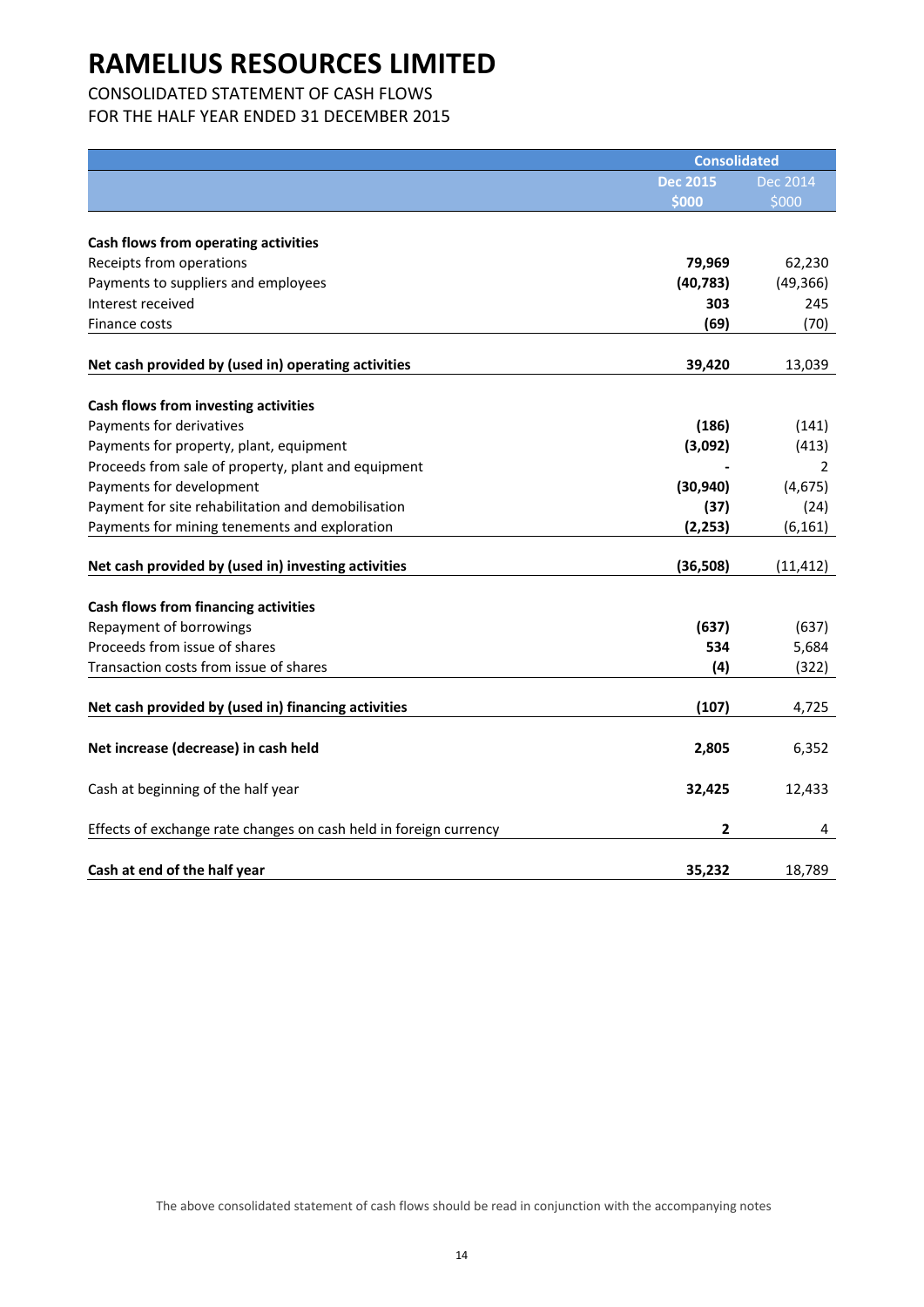NOTES TO THE CONSOLIDATED FINANCIAL STATEMENTS FOR THE HALF YEAR ENDED 31 DECEMBER 2015

## **1 REPORTING ENTITY**

Ramelius Resources Limited (**Ramelius or the Company**) is a company domiciled and incorporated in Australia whose shares are publicly traded on the Australian Securities Exchange (ASX). The registered office is Suite 4, Level 1, 148 Greenhill Road, Parkside 5063, Adelaide, South Australia. The interim financial report for the six months ended 31 December 2015 comprises the Company and its subsidiaries (together referred to as **group or consolidated group**).

## **2 BASIS OF PREPARATION**

The consolidated interim financial statements are a general purpose financial report prepared in accordance with Accounting Standard AASB 134 Interim Financial Reporting and the Corporations Act 2001.

The consolidated interim financial report does not include all the notes of the type normally included in an annual financial report. Accordingly, this report is to be read in conjunction with the annual report for the year ended 30 June 2015 and any public announcements made by Ramelius during the interim period in accordance with the continuous disclosure requirements of the ASX Listing Rules.

The consolidated annual financial report of the group for the year ended 30 June 2015 is available from the Company's website at www.rameliusresources.com.au.

The accounting policies adopted are consistent with those of the previous financial year and corresponding interim reporting period. Management has reviewed a number of new or amended standards that became applicable for the current reporting period and has considered the impact of standards issued but not yet applied by the entity in the period. As a result, the group did not have to change its accounting policies or make retrospective adjustments as a result of these standards and there was no material effect on the classification or presentation of balances.

## **3 OPERATING SEGMENTS**

Management has determined the operating segments based on internal reports about components of the group that are regularly reviewed by the Chief Operating Decision Maker, the Managing Director/Chief Executive Officer, in order to make strategic decisions. The reportable operating segments reflect the group's current strategic business units. The following summary describes the operations in each of the group's reportable segments:

- (i) Exploration,
- (ii) Burbanks, and
- (iii) Mt Magnet.

The Managing Director/Chief Executive Officer monitors performance in these areas separately. Unless stated otherwise, all amounts reported to the Managing Director/Chief Executive Officer are determined in accordance with accounting policies that are consistent to those adopted in the annual financial statements of the group. The group operates primarily in one business segment, namely the exploration, development and production of minerals with a focus on gold.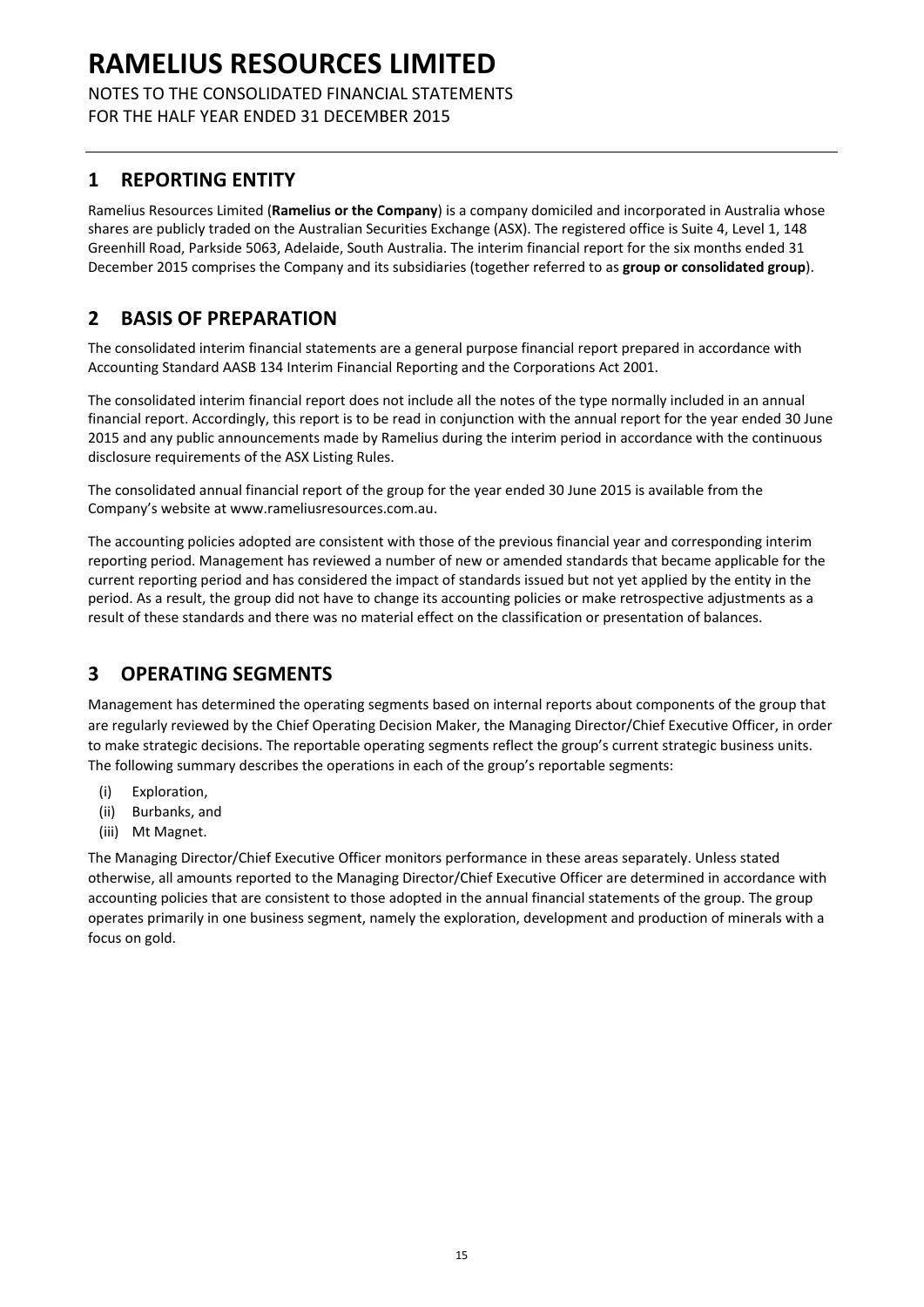## NOTES TO THE CONSOLIDATED FINANCIAL STATEMENTS

FOR THE HALF YEAR ENDED 31 DECEMBER 2015

### Reportable segment performance for the six months ended 31 December 2015 is set out below:

|                                        | <b>Mt Magnet</b> |           | <b>Burbanks</b>          |          | <b>Exploration</b>       |                          |                 | <b>Total</b> |
|----------------------------------------|------------------|-----------|--------------------------|----------|--------------------------|--------------------------|-----------------|--------------|
|                                        | <b>Dec 2015</b>  | Dec 2014  | <b>Dec 2015</b>          | Dec 2014 | <b>Dec 2015</b>          | <b>Dec 2014</b>          | <b>Dec 2015</b> | Dec 2014     |
|                                        | \$000's          | \$000's   | \$000's                  | \$000's  | \$000's                  | \$000's                  | \$000's         | \$000's      |
| <b>Segment revenue</b>                 |                  |           |                          |          |                          |                          |                 |              |
| Total segment revenue                  | 75,834           | 60,203    | $\overline{\phantom{a}}$ | 10,427   |                          | ÷,                       | 75,834          | 70,630       |
| Less: inter-segment revenue            |                  |           |                          | (1,607)  |                          |                          |                 | (1,607)      |
| <b>Revenue from external customers</b> | 75,834           | 60,203    | $\overline{\phantom{a}}$ | 8,820    | $\overline{\phantom{a}}$ | $\overline{\phantom{a}}$ | 75,834          | 69,023       |
| Segment cost of production             |                  |           |                          |          |                          |                          |                 |              |
| Cost of production before the          |                  |           |                          |          |                          |                          |                 |              |
| following items:                       | (72, 669)        | (47, 833) | (248)                    | (2,812)  |                          |                          | (72, 917)       | (50, 645)    |
| -Amortisation and depreciation         | (16, 866)        | (11,520)  | (85)                     | (1, 393) |                          |                          | (16, 951)       | (12, 913)    |
| -Movement in inventory                 | 7,502            | (86)      | $\overline{\phantom{a}}$ | (2,360)  |                          |                          | 7,502           | (2, 446)     |
| -Deferred costs                        | 32,050           | 4,669     |                          |          |                          |                          | 32,050          | 4,669        |
| <b>Segment cost of production</b>      | (49, 983)        | (54, 770) | (333)                    | (6, 565) |                          |                          | (50, 316)       | (61, 335)    |
|                                        |                  |           |                          |          |                          |                          |                 |              |
| <b>Gross margin</b>                    | 25,851           | 5,433     | (333)                    | 2,255    |                          |                          | 25,518          | 7,688        |
| Interest income                        |                  |           |                          |          |                          |                          | 304             | 199          |
| Finance costs                          |                  |           |                          |          |                          |                          | (453)           | (404)        |
| Other income (expenses)                |                  |           |                          |          |                          |                          | 3,836           | (2, 160)     |
| Impairment and exploration write-off   | (143)            |           | 66                       | 814      | (399)                    | (384)                    | (476)           | 430          |
|                                        |                  |           |                          |          |                          |                          |                 |              |
| Profit (loss) before income tax        |                  |           |                          |          |                          |                          | 28,729          | 5,753        |

A reconciliation of reportable segment assets and liabilities as at 31 December 2015 is set out below:

|                            |                 | <b>Mt Magnet</b>       |                   | <b>Burbanks</b> |                          | <b>Exploration</b> |          | <b>Total</b> |  |
|----------------------------|-----------------|------------------------|-------------------|-----------------|--------------------------|--------------------|----------|--------------|--|
|                            | <b>Dec 2015</b> | $\frac{1}{2}$ Jun 2015 | Dec 2015 Jun 2015 |                 | <b>Dec 2015</b> Jun 2015 |                    | Dec 2015 | Jun 2015     |  |
|                            | \$000's         | \$000's                | \$000's           | \$000's         | \$000's                  | \$000's            | \$000's  | \$000's      |  |
|                            |                 |                        |                   |                 |                          |                    |          |              |  |
| Segment assets             | 106,131         | 81.254                 | 2,403             | 2.491           | 9.891                    | 8.086              | 118.425  | 91,831       |  |
| <b>Segment liabilities</b> | 46.659          | 41.152                 | 2.150             | 2.196           | 532                      | 875                | 49.341   | 44,223       |  |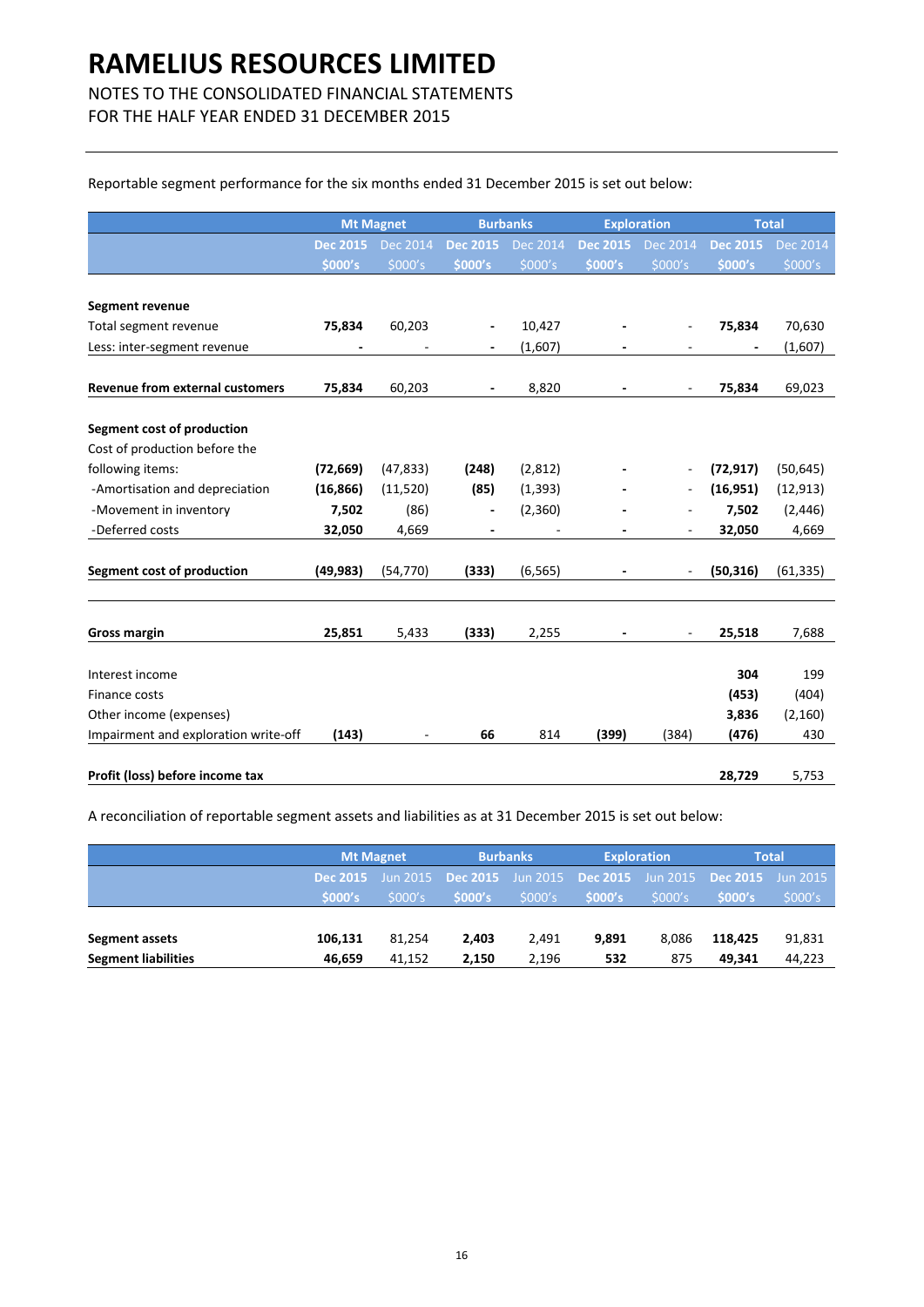## NOTES TO THE CONSOLIDATED FINANCIAL STATEMENTS

FOR THE HALF YEAR ENDED 31 DECEMBER 2015

|                 | <b>Consolidated</b>      |  |  |
|-----------------|--------------------------|--|--|
| <b>Dec 2015</b> | $\blacksquare$ Dec 2014' |  |  |
| \$000           | \$000                    |  |  |

## **4 REVENUE AND EXPENSES**

Profit (loss) before tax includes the following revenue, income and expenses whose disclosure is relevant in explaining group performance:

| a) Sales revenue                                                                                  |             |        |
|---------------------------------------------------------------------------------------------------|-------------|--------|
| Gold sales                                                                                        | 75,729      | 67,099 |
| Silver sales                                                                                      | 71          | 359    |
| Milling services                                                                                  |             | 1,513  |
| Other                                                                                             | 34          | 52     |
|                                                                                                   |             |        |
| Total sales revenue                                                                               | 75,834      | 69,023 |
| b) Cost of production                                                                             |             |        |
| Amortisation and depreciation                                                                     | 16,951      | 12,913 |
| Employee benefits expense                                                                         | 6,966       | 7,746  |
| Inventory movements                                                                               | (7,502)     | 2,446  |
| Mining and milling production costs                                                               | 32,132      | 36,738 |
| Royalty costs                                                                                     | 1,769       | 1,492  |
|                                                                                                   |             |        |
| Total cost of production                                                                          | 50,316      | 61,335 |
| c) Other income                                                                                   |             |        |
| Foreign exchange gains                                                                            | 4           | 3      |
| Gain on derivative financial instruments                                                          | 6,298       |        |
|                                                                                                   |             |        |
| Total other income                                                                                | 6,302       | 3      |
|                                                                                                   |             |        |
| d) Other expenses                                                                                 |             |        |
| Amortisation and depreciation                                                                     | 41          | 93     |
| Employee benefits expense                                                                         | 1,200       | 1,068  |
| Equity settled share-based payments                                                               | 32<br>248   | 154    |
| Exploration costs written-off                                                                     |             | 384    |
| Impairment of exploration and evaluation assets                                                   | 151         |        |
| Impairment of development assets                                                                  | 102         |        |
| Reversal of impairment of property, plant & equipment<br>Loss on derivative financial instruments | (25)<br>363 |        |
|                                                                                                   |             | 146    |
| Foreign exchange losses                                                                           | 3           | 1      |
| Loss on sale of non-current assets                                                                |             | 3      |
| Reversal of provision for impairment                                                              |             | (814)  |
| Other expenses                                                                                    | 827         | 698    |
| Total other expenses                                                                              | 2,942       | 1,733  |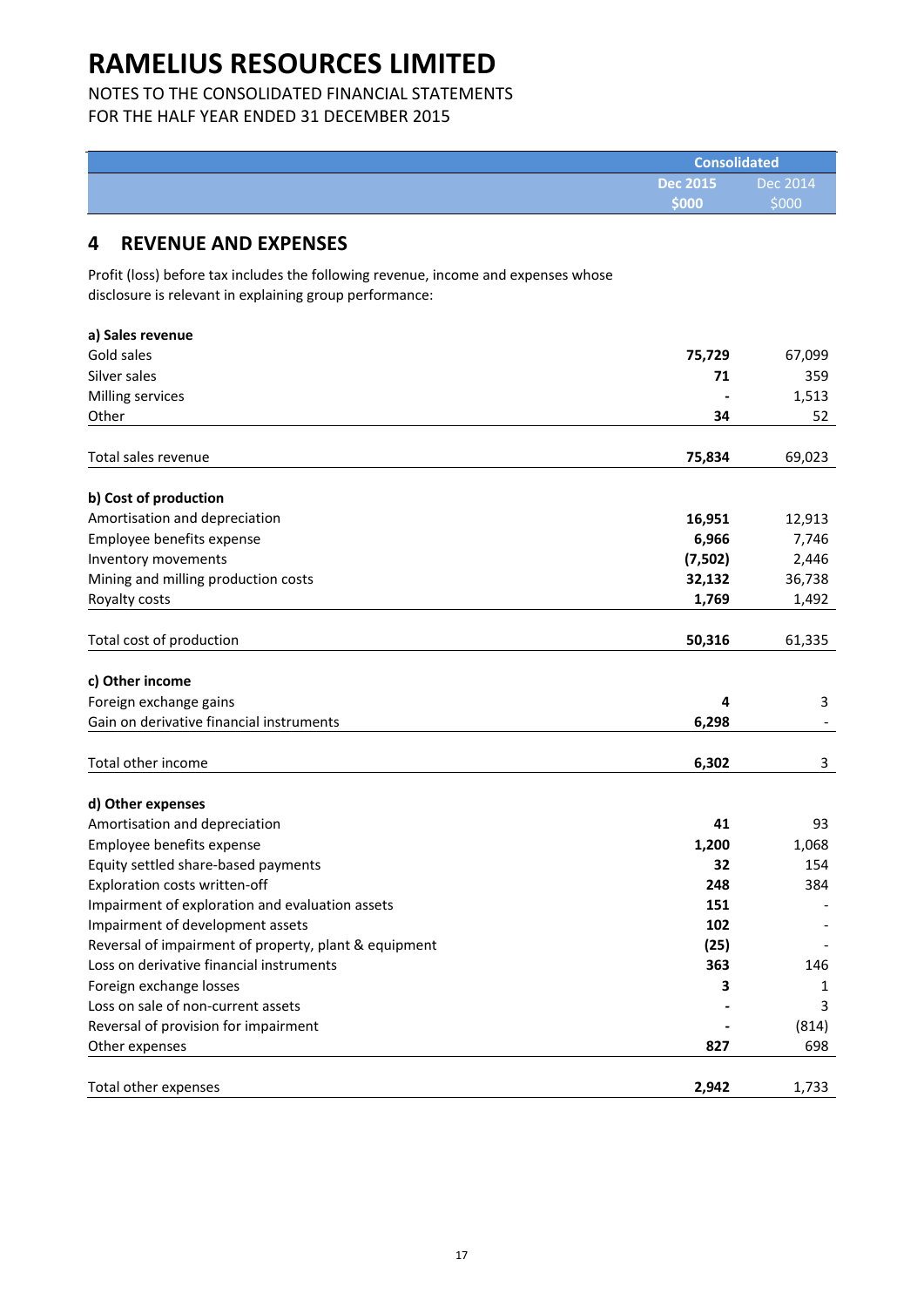## NOTES TO THE CONSOLIDATED FINANCIAL STATEMENTS

FOR THE HALF YEAR ENDED 31 DECEMBER 2015

|                                            |                          | <b>Consolidated</b> |  |  |
|--------------------------------------------|--------------------------|---------------------|--|--|
|                                            | <b>Dec 2015</b><br>\$000 | Dec 2014<br>\$000   |  |  |
| e) Net finance costs (income)              |                          |                     |  |  |
| Interest costs and finance charges         | 151                      | 121                 |  |  |
| Discount unwind on provisions / borrowings | 302                      | 283                 |  |  |
| Total finance costs                        | 453                      | 404                 |  |  |
| Interest income                            | (304)                    | (199)               |  |  |
| Net finance costs (income)                 | 149                      | 205                 |  |  |

## **5 INCOME TAX**

Income tax expense is recognised based on management's estimate of the weighted average effective annual income tax rate expected for the full financial year. The estimated average annual tax rate used for the year to 31 December 2015 is 24%, compared to 31% for the six months ended 31 December 2014.

| <b>Consolidated</b> |          |  |
|---------------------|----------|--|
| <b>Dec 2015</b>     | Jun 2015 |  |
| <b>S000</b>         | \$000    |  |

## **6 INVENTORIES**

| <b>Inventories</b>       |        |       |
|--------------------------|--------|-------|
| Gold nuggets at cost     | 80     | 80    |
| Ore stockpiles           | 4,995  | 1,300 |
| Gold in circuit          | 3,636  | 1,618 |
| Gold bullion             | 1,796  |       |
| Consumables and supplies | 4,925  | 5,405 |
|                          |        |       |
| Total inventories        | 15,432 | 8.403 |

## **7 FAIR VALUE MEASUREMENT OF FINANCIAL INSTRUMENTS**

## **a) Fair value hierarchy**

*AASB 7 Financial Instruments ‐ Disclosures* requires disclosure of fair value measurements by level of the following fair value measurement hierarchy:

- (a) quoted prices (unadjusted) in active markets for identical assets or liabilities (level 1)
- (b) inputs other than quoted prices included within level 1 that are observable for the asset or liability, either directly or indirectly (level 2), and
- (c) inputs for the asset or liability that are not based on observable market data (unobservable inputs) (level 3).

All financial instruments were valued using these valuation techniques. There were no changes in valuation techniques for financial instruments in the period.

The following table presents the group's financial assets measured and recognised at fair value at 31 December 2015 and 30 June 2015: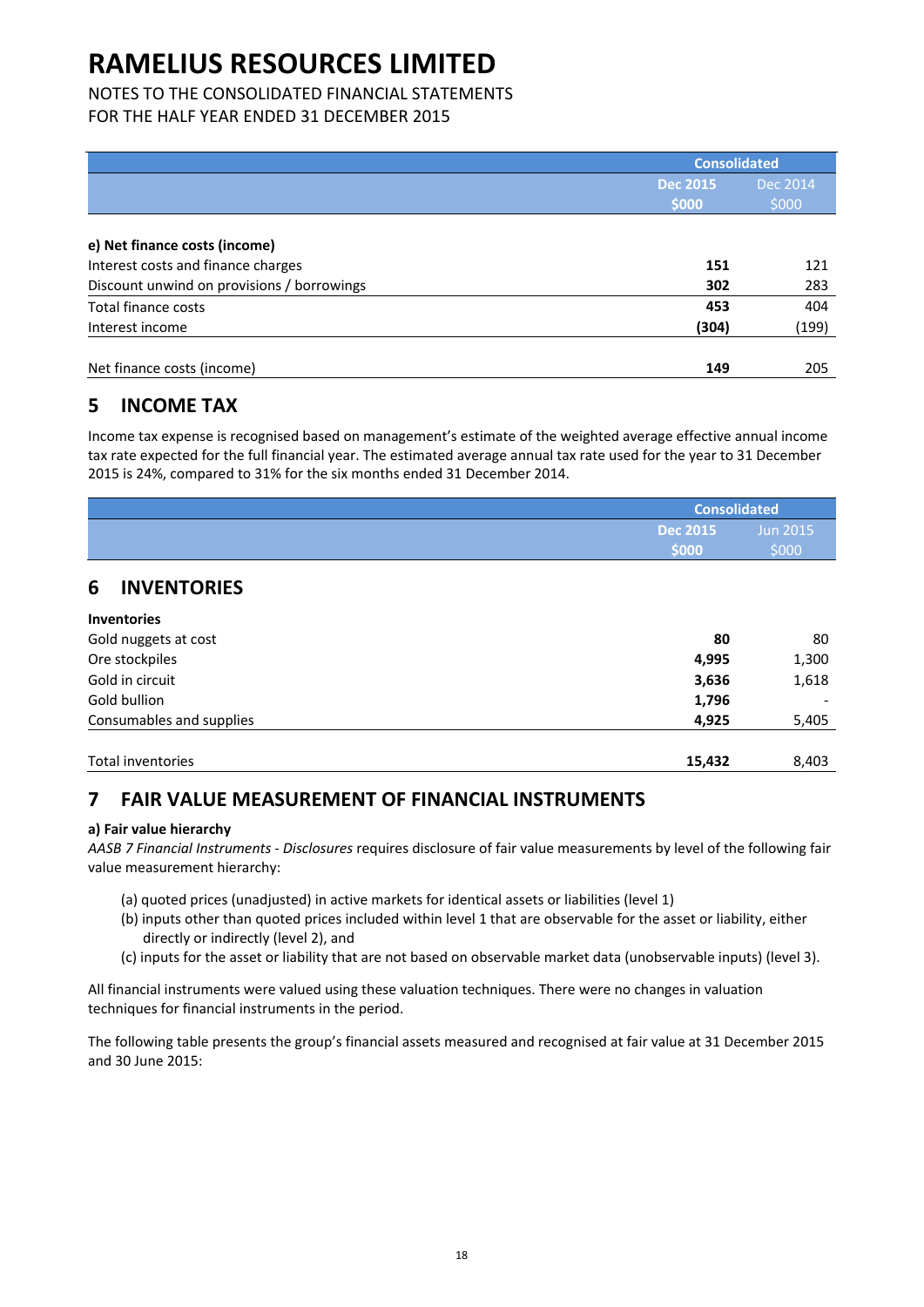## NOTES TO THE CONSOLIDATED FINANCIAL STATEMENTS

FOR THE HALF YEAR ENDED 31 DECEMBER 2015

|                                         | Level 1       |                          | Level 2                  |          | Level 3       |                          | <b>Total</b>   |          |
|-----------------------------------------|---------------|--------------------------|--------------------------|----------|---------------|--------------------------|----------------|----------|
|                                         | <b>Dec-15</b> | $Jun-15$                 | <b>Dec-15</b>            | $Jun-15$ | <b>Dec-15</b> | $Jun-15$                 | <b>Dec-15</b>  | $Jun-15$ |
|                                         | \$000's       | \$000's                  | \$000's                  | \$000's  | \$000's       | \$000's                  | \$000's        | \$000's  |
| Current                                 |               |                          |                          |          |               |                          |                |          |
| Derivatives assets                      |               | $\overline{\phantom{a}}$ | 5,094                    | 1,078    |               | $\overline{\phantom{a}}$ | 5,094          | 1,078    |
|                                         |               |                          |                          |          |               |                          |                |          |
| Total current financial instruments     |               | $\overline{\phantom{a}}$ | 5,094                    | 1,078    |               | $\overline{\phantom{a}}$ | 5,094          | 1,078    |
| Non-current                             |               |                          |                          |          |               |                          |                |          |
|                                         |               |                          |                          |          |               |                          |                |          |
| Available-for-sale financial assets     | 88            | 293                      | $\overline{\phantom{a}}$ |          |               | $\overline{\phantom{a}}$ | 88             | 293      |
| Derivative assets                       |               | $\overline{\phantom{a}}$ | 797                      | 103      | ٠             | $\overline{\phantom{a}}$ | 797            | 103      |
| Derivative liabilities                  |               |                          | $\blacksquare$           | (170)    |               |                          | $\blacksquare$ | (170)    |
| Total non-current financial instruments | 88            | 293                      | 797                      | (67)     |               |                          | 885            | 226      |

## **b) Fair value of other financial instruments**

The group has financial instruments that are not measured at fair value in the statement of financial position. The fair values are not materially different to their carrying amounts, since interest payable is close to the current market rate and/or the instruments are short-term in nature. Other financial instruments at 31 December 2015 are as follows.

|                                           | <b>Consolidated</b> |                 |
|-------------------------------------------|---------------------|-----------------|
|                                           | <b>Dec 2015</b>     | <b>Jun 2015</b> |
|                                           | \$000               | \$000           |
| <b>Finance lease liability - Current</b>  | 425                 | 1,062           |
| PROPERTY, PLANT AND EQUIPMENT<br>8        |                     |                 |
| Property                                  |                     |                 |
| Properties at fair value                  | 1,529               | 1,529           |
| Accumulated depreciation                  | (150)               | (132)           |
| Total property assets                     | 1,379               | 1,397           |
|                                           |                     |                 |
| <b>Plant and equipment</b>                |                     |                 |
| Plant and equipment at cost               | 60,206              | 56,489          |
| Accumulated depreciation                  | (36, 042)           | (32,003)        |
| Total plant and equipment                 | 24,164              | 24,486          |
| Total property, plant and equipment       | 25,543              | 25,883          |
| Plant and equipment reconciliation        |                     |                 |
| Balance at beginning of financial year    | 24,486              | 34,860          |
| <b>Additions</b>                          | 3,717               | 1,961           |
| Restoration and rehabilitation adjustment | (25)                | (138)           |
| <b>Disposals</b>                          |                     | (89)            |
| Impairment reversal (impairment expense)  | 25                  | (123)           |
| Assets written-off                        |                     | (56)            |
| Depreciation                              | (4,039)             | (11, 929)       |
| Total plant and equipment                 | 24,164              | 24,486          |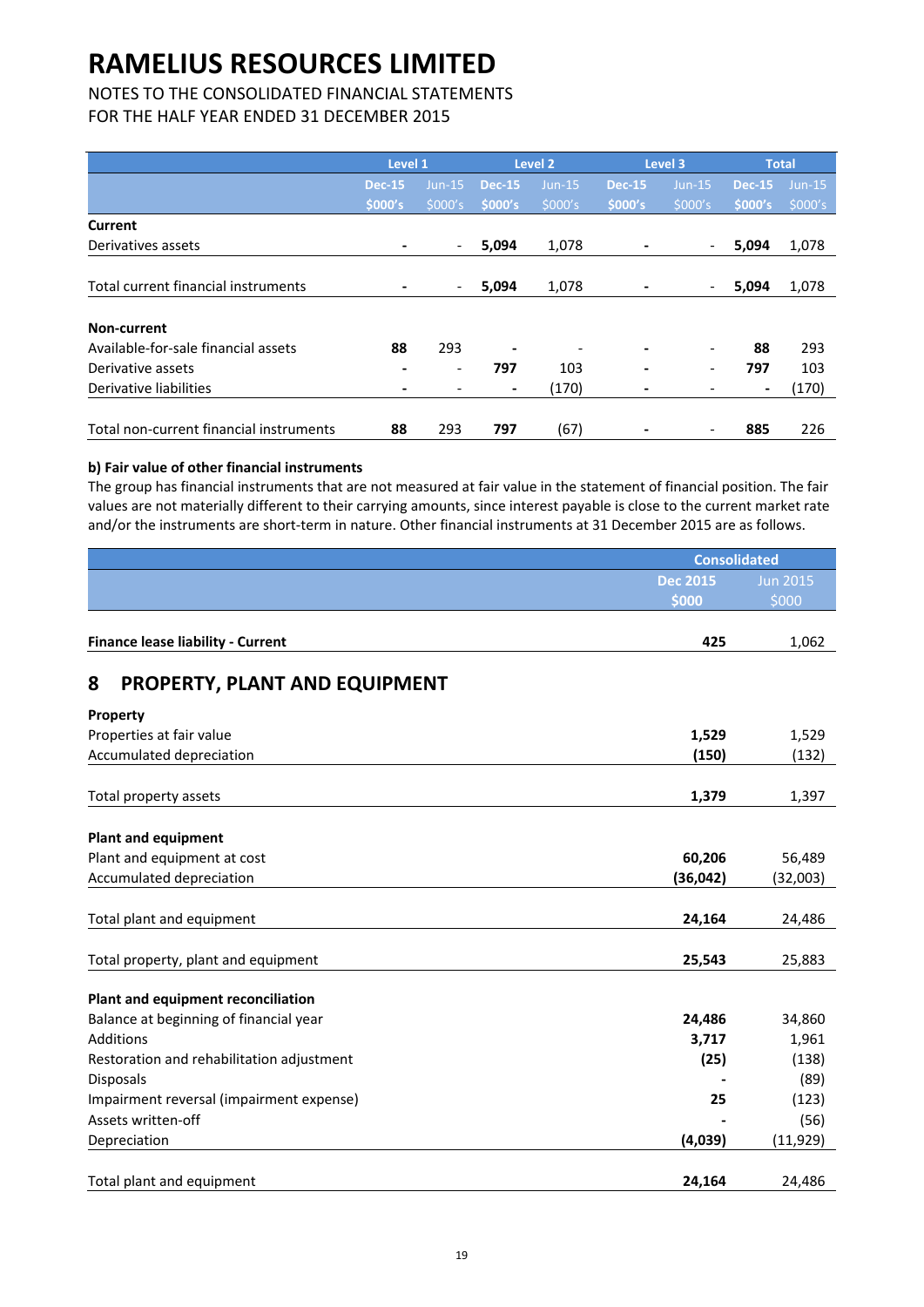NOTES TO THE CONSOLIDATED FINANCIAL STATEMENTS

FOR THE HALF YEAR ENDED 31 DECEMBER 2015

|                                                         | Consolidated    |                 |
|---------------------------------------------------------|-----------------|-----------------|
|                                                         | <b>Dec 2015</b> | <b>Jun 2015</b> |
|                                                         | \$000           | \$000           |
| 9<br><b>DEVELOPMENT ASSETS</b>                          |                 |                 |
|                                                         |                 |                 |
| <b>Development assets</b>                               |                 |                 |
| Development assets at cost                              | 95,200          | 62,103          |
| Accumulated amortisation                                | (28, 386)       | (15, 496)       |
| Total development assets                                | 66,814          | 46,607          |
|                                                         |                 |                 |
| <b>Reconciliation</b>                                   |                 |                 |
| Balance at beginning of financial year                  | 46,607          | 11,900          |
| <b>Additions</b>                                        | 33,097          | 23,648          |
| Restoration and rehabilitation adjustment               | 102             | 1,415           |
| Transferred from exploration and evaluation expenditure |                 | 22,520          |
| Impairment                                              | (102)           | (91)            |
| Amortisation                                            | (12, 890)       | (12, 785)       |
|                                                         |                 |                 |
| Total development assets                                | 66,814          | 46,607          |
| <b>EXPLORATION AND EVALUATION EXPENDITURE</b><br>10     |                 |                 |
|                                                         |                 |                 |
| <b>Exploration and evaluation expenditure</b>           | 9,507           | 7,734           |
| Exploration assets at cost                              |                 |                 |
| <b>Reconciliation</b>                                   |                 |                 |
| Balance at beginning of financial year                  | 7,734           | 22,766          |
| <b>Additions</b>                                        | 1,924           | 8,226           |
| Transferred to development assets                       |                 | (22, 520)       |
| Impairment                                              | (151)           | (738)           |
|                                                         |                 |                 |
| Total exploration and evaluation expenditure            | 9,507           | 7,734           |
| <b>11 BORROWINGS</b>                                    |                 |                 |
|                                                         |                 |                 |
| <b>Current</b>                                          |                 |                 |
| Finance lease liability - secured                       | 425             | 1,062           |

## **Finance lease liability**

The group's lease liabilities represent deferred payments for the Mt Magnet mine camp which are secured against the mine camp asset. In the event of default, the assets revert to the lessor.

## **Finance facility**

Ramelius entered into a \$10,000,000 finance facility which is secured by a floating charge over Revolving Assets and a fixed charge over all other Collateral of Ramelius Resources Limited and Mt Magnet Gold Pty Ltd. Under the terms of the finance facility, Ramelius is required to maintain a minimum reserve account balance of \$5,000,000 to 31 December 2016 which reduces to \$2,500,000 from 31 December 2016 onwards.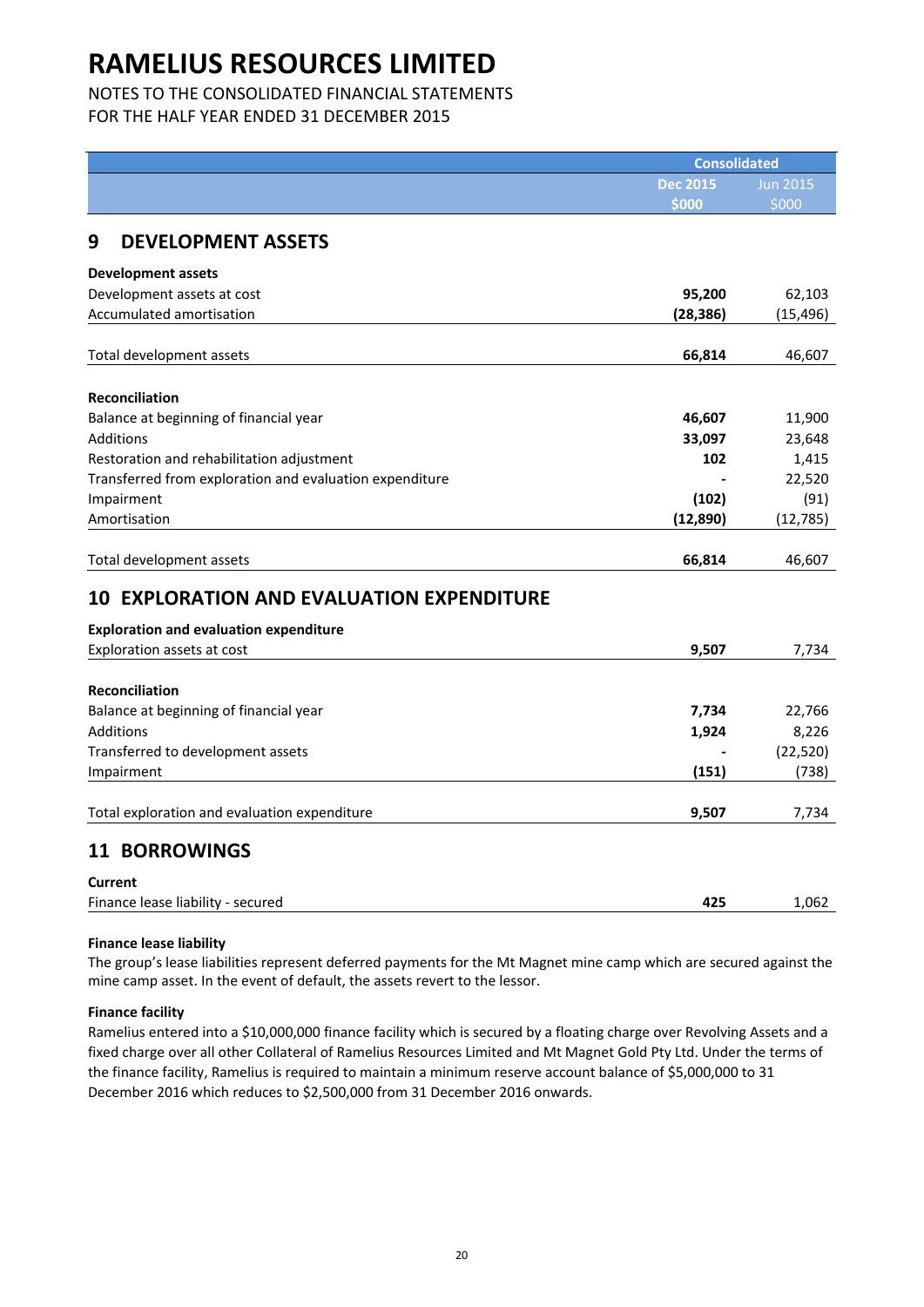NOTES TO THE CONSOLIDATED FINANCIAL STATEMENTS FOR THE HALF YEAR ENDED 31 DECEMBER 2015

## **12 SHARE CAPITAL**

|                                                  | <b>Number of</b> |             |
|--------------------------------------------------|------------------|-------------|
| <b>Ordinary shares</b>                           | <b>Shares</b>    |             |
|                                                  |                  |             |
| Share capital at 30 June 2014                    | 381,155,766      | 118,742,144 |
|                                                  |                  |             |
| Issue of shares resulting from vesting of rights | 500,000          |             |
| Issue of shares under rights issue               | 70,521,724       | 4,583,912   |
| Issue of shares under placement                  | 16,892,307       | 1,098,000   |
| Issue of shares on exercise of options           | 148,172          | 17,781      |
| Less cost of share issues (net of tax)           |                  | (190, 652)  |
|                                                  |                  |             |
| Share capital at 30 June 2015                    | 469,217,969      | 124,251,185 |
|                                                  |                  |             |
| Issue of shares on exercise of options           | 4,446,279        | 533,553     |
| Less cost of share issues (net of tax)           |                  | (2,483)     |
|                                                  |                  |             |
| Share capital at 31 December 2015                | 473,664,248      | 124,782,255 |

## **13 CONTINGENT LIABILITIES**

The following changes to contingent liabilities have arisen since 30 June 2015:

## **(i) Bank guarantees**

The group has negotiated a number of bank guarantees in favour of various government authorities and service providers. The total nominal amount of bank guarantees at the reporting date is \$2,560,611 (30 June 2015: \$2,308,916). These bank guarantees are fully secured by cash on term deposit.

## **14 SUBSEQUENT EVENTS**

On 28 January 2016 Ramelius announced that the Yellow Aster North and Nil Desperandum open pits at Kathleen Valley were granted Board approval to commence mining in 2016.

On 9 February 2016 Ramelius announced that it forward sold an additional 60,000 ounces of gold at a flat forward price of \$1,600 per ounce.

Further information on the abovementioned subsequent events can be found on the Company's website at www.rameliusresources.com.au.

Apart from the above, no matters or circumstances have arisen since 31 December 2015 that have significantly affected, or may significantly affect:

- (a) The group's operations in future financial years,
- (b) The results of operations in future financial years, or
- (c) The group's state of affairs in future financial years.

## **15 ESTIMATES**

The preparation of the interim financial report requires management to make judgements, estimates and assumptions that affect the application of accounting policies and the reported amounts and liabilities, income and expenses. Actual results may differ from these estimates. In preparing this consolidated interim financial report, the significant judgements made by management in applying the consolidated entity's accounting policies and key sources of estimation uncertainty were the same as those that applied to the consolidated financial report as at and for the year ended 30 June 2015.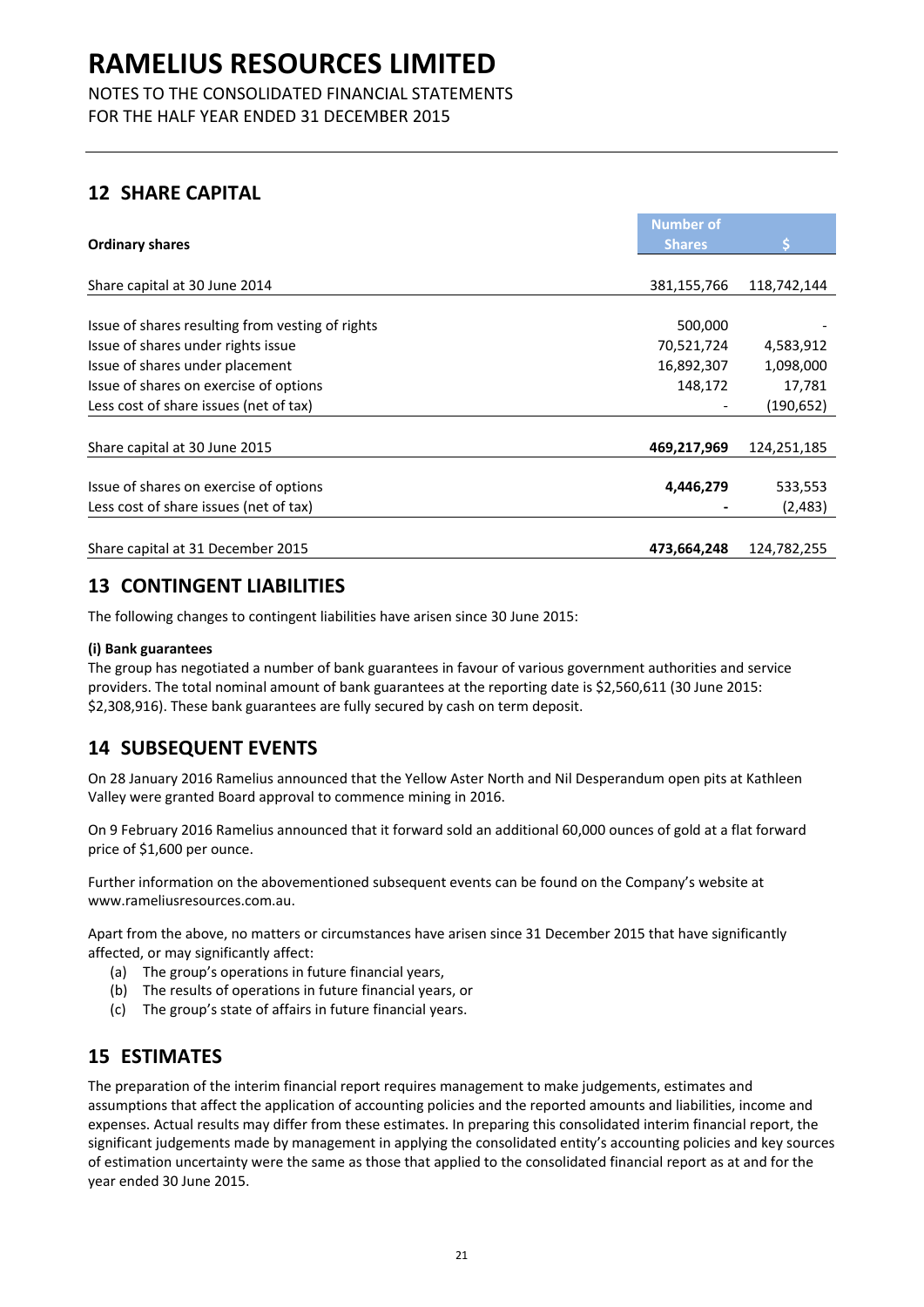NOTES TO THE CONSOLIDATED FINANCIAL STATEMENTS FOR THE HALF YEAR ENDED 31 DECEMBER 2015

## **16 FINANCIAL RISK MANAGEMENT**

The consolidated group is involved in activities that expose it to a variety of financial risks including currency risk, fair value risk, interest rate risk and commodity pricing risk. The consolidated group's overall risk management focuses on the unpredictability of financial markets and seeks to minimise potential adverse effects on the financial performance of the consolidated group. The consolidated group uses various hedge strategies to minimise potential adverse effects on financial performance. Financial risk management is carried out by senior management under guidelines and policies approved by the Board.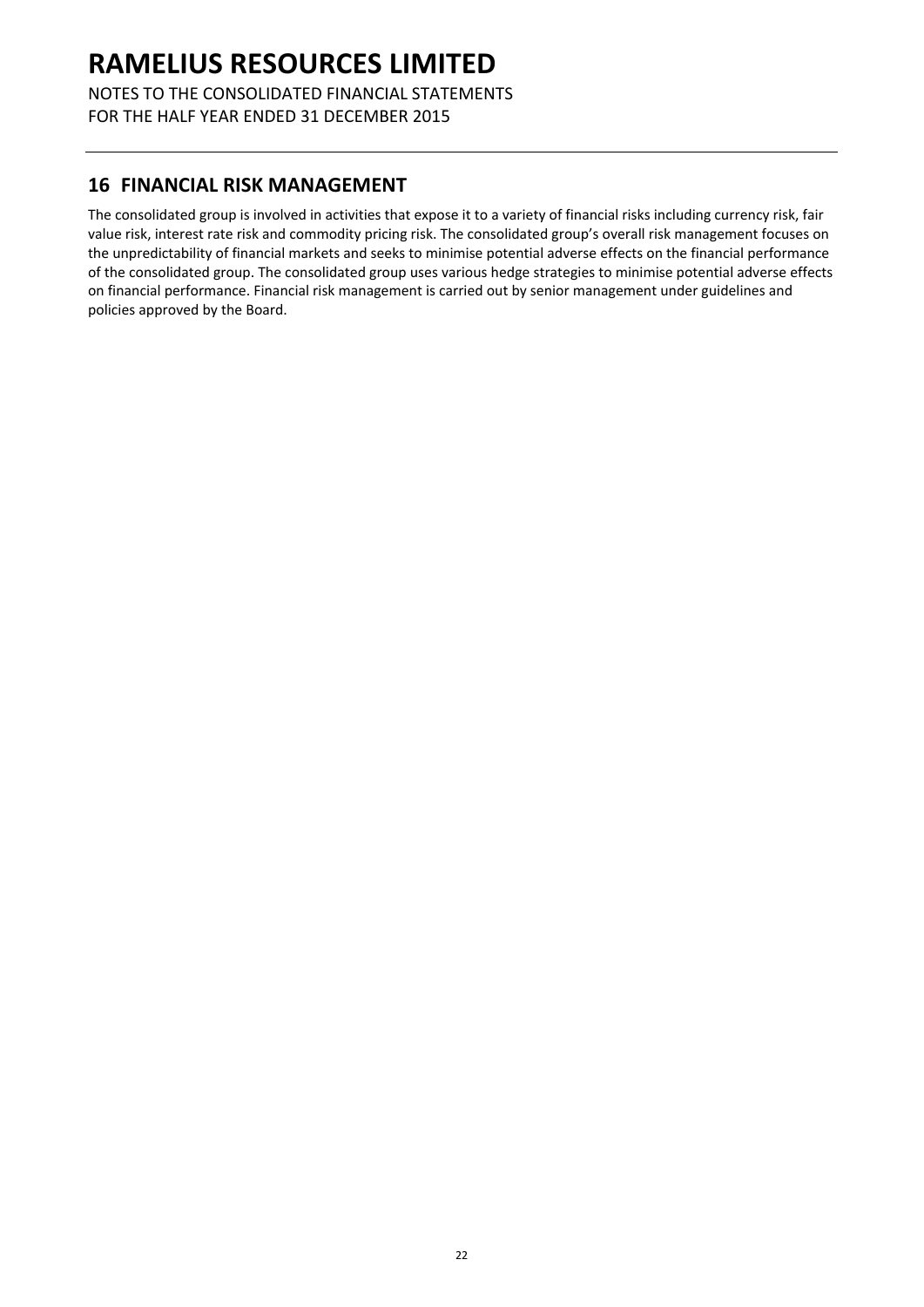DIRECTORS' DECLARATION

FOR THE HALF YEAR ENDED 31 DECEMBER 2015

## DIRECTORS' DECLARATION

In the directors' opinion:

- (a) the half year financial statements and notes, set out on pages 10 to 22, are in accordance with the Corporations Act 2001, including:
	- giving a true and fair view of the financial position of the consolidated group as at 31 December 2015  $(i)$ and of its performance for the half year ended on that date, and
	- (ii) complying with Accounting Standards, the Corporations Regulations 2001 and other mandatory professional reporting requirements, and
- (b) in the opinion of the directors' there are reasonable grounds to believe that Ramelius Resources Limited will be able to pay its debts as and when they become due and payable.

This declaration is made in accordance with a resolution of the directors.

Robert Michael Kennedy Chairman Adelaide 18 February 2016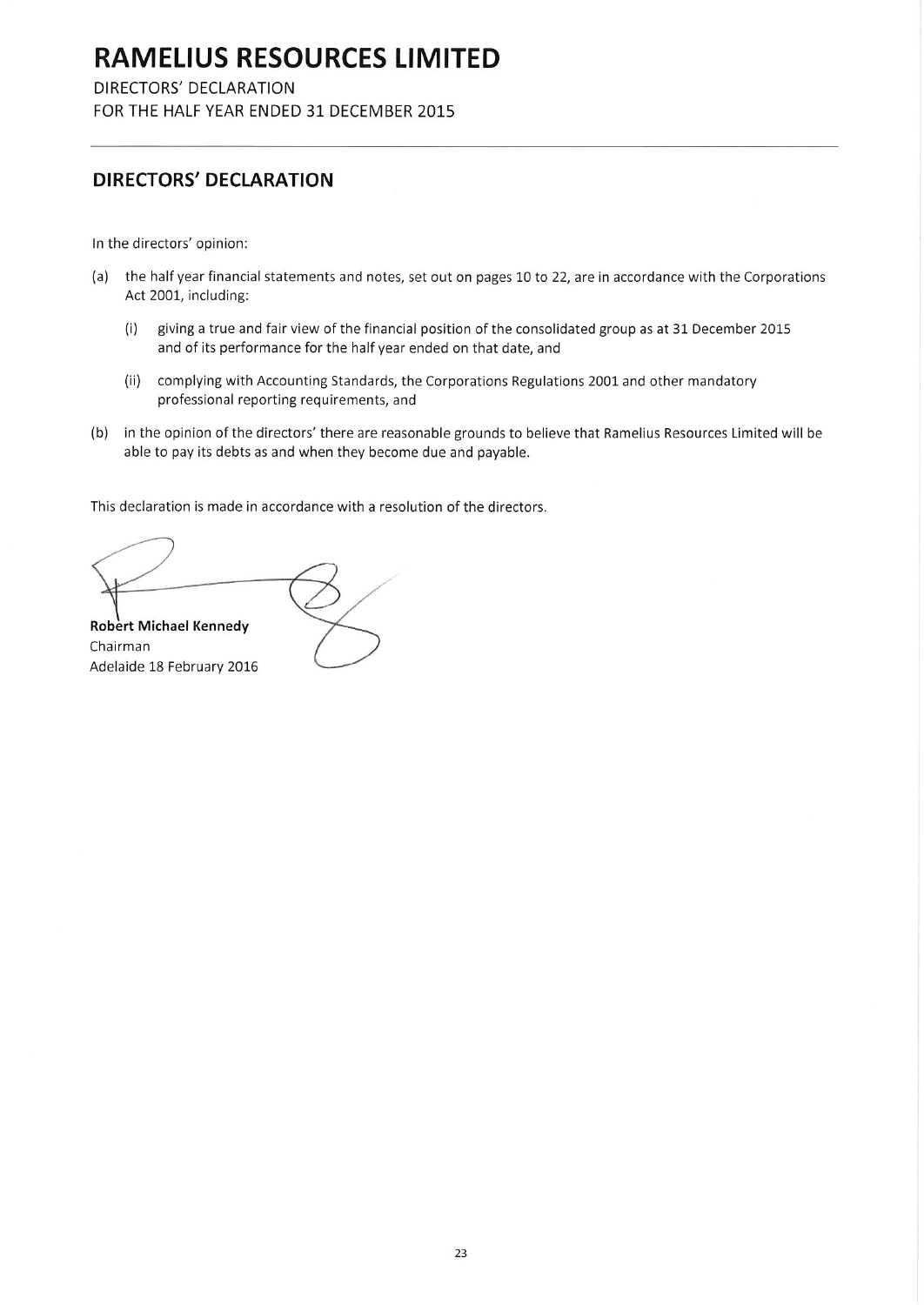

Level 1, 67 Greenhill Rd Wayville SA 5034

Correspondence to: GPO Box 1270 Adelaide SA 5001

**T** 61 8 8372 6666 **F** 61 8 8372 6677 **E** info.sa@au.gt.com **W** www.grantthornton.com.au

### INDEPENDENT AUDITOR'S REVIEW REPORT TO THE MEMBERS OF RAMELIUS RESOURCES LIMITED

We have reviewed the accompanying half-year financial report of Ramelius Resources Limited ("Company"), which comprises the consolidated financial statements being the statement of financial position as at 31 December 2015, and the statement of profit or loss, statement of comprehensive income, statement of changes in equity and statement of cash flows for the half-year ended on that date, notes comprising a description of accounting policies, other explanatory information and the directors' declaration of the consolidated entity, comprising both the Company and the entities it controlled at the half-year's end or from time to time during the half-year.

### Directors' responsibility for the half-year financial report

The directors of Ramelius Resources Limited are responsible for the preparation of the halfyear financial report that gives a true and fair view in accordance with Australian Accounting Standards and the Corporations Act 2001 and for such controls as the directors determine is necessary to enable the preparation of the half-year financial report that is free from material misstatement, whether due to fraud or error.

#### Auditor's responsibility

Our responsibility is to express a conclusion on the consolidated half-year financial report based on our review. We conducted our review in accordance with the Auditing Standard on Review Engagements ASRE 2410 Review of a Financial Report Performed by the Independent Auditor of the Entity, in order to state whether, on the basis of the procedures described, we have become aware of any matter that makes us believe that the half-year financial report is not in accordance with the Corporations Act 2001 including: giving a true and fair view of the Ramelius Resources Limited consolidated entity's financial position as at 31 December 2015 and its performance for the half-year ended on that date; and complying with Accounting Standard AASB 134 Interim Financial Reporting and the Corporations Regulations 2001. As the auditor of Ramelius Resources Limited, ASRE 2410 requires that we comply with the ethical requirements relevant to the audit of the annual financial report.

Grant Thornton South Australian Partnership ABN 27 244 906 724 a subsidiary or related entity of Grant Thornton Australia Ltd ABN 41 127 556 389

'Grant Thornton' refers to the brand under which the Grant Thornton member firms provide assurance, tax and advisory services to their clients and/or refers to one or more member firms, as the context requires. Grant Thornton Australia Ltd is a member firm of Grant Thornton International Ltd (GTIL). GTIL and the member firms are not a worldwide partnership. GTIL and each member firm is a separate legal entity. Services are delivered by the member firms. GTIL does not provide services to clients. GTIL and its member firms are not agents of, and do not obligate one another and are not liable for one another's acts or omissions. In the Australian context only, the use of the term 'Grant Thornton' may refer to Grant Thornton Australia Limited ABN 41 127 556 389 and its Australian subsidiaries and related entities. GTIL is not an Australian related entity to Grant Thornton Australia Limited.

Liability limited by a scheme approved under Professional Standards Legislation. Liability is limited in those States where a current scheme applies.